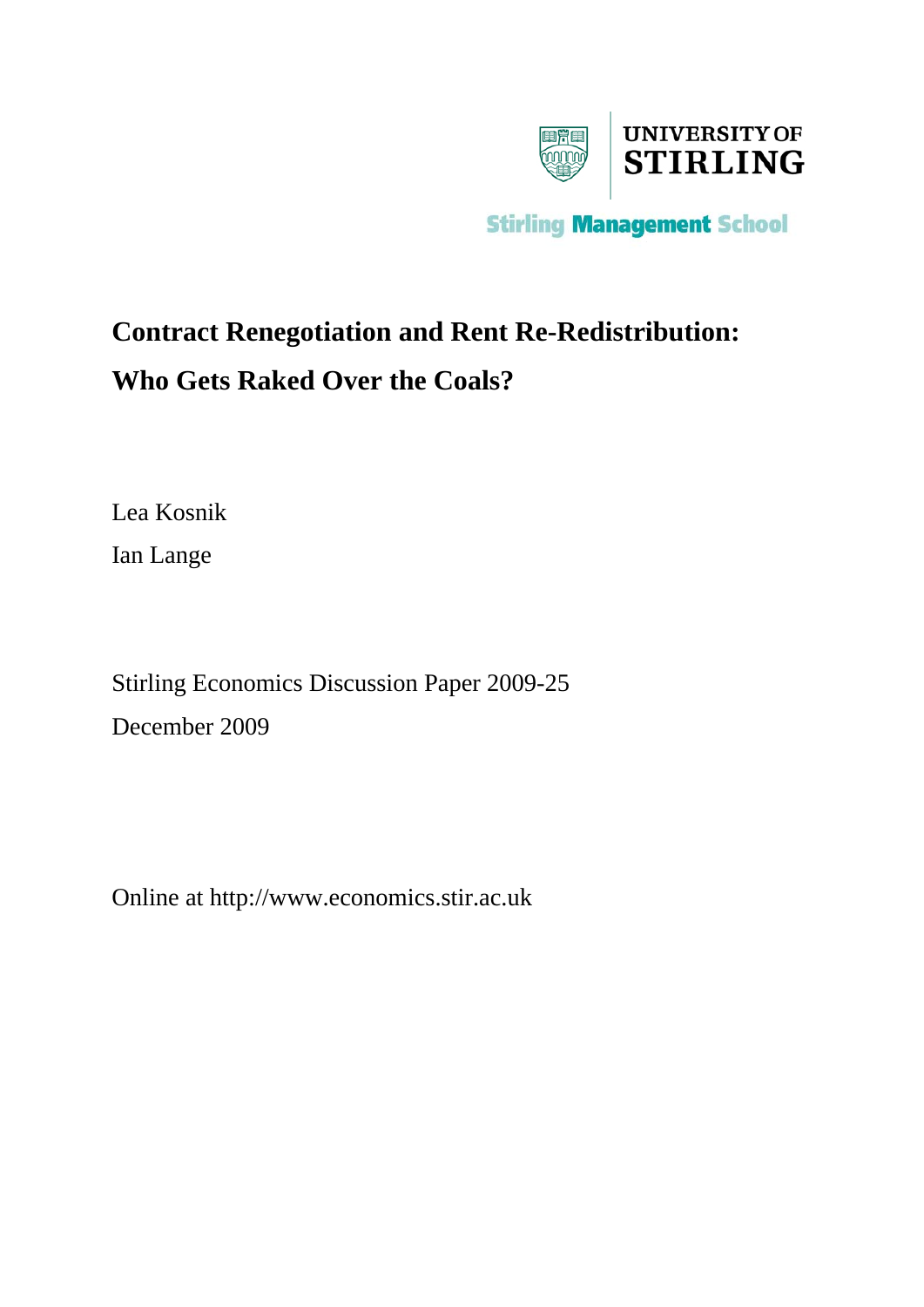#### **Contract Renegotiation and Rent Re-Redistribution: Who Gets Raked Over the Coals?\***

#### **Lea Kosnik Ian Lange 12.12 Ian Lange**

Assistant ProfessorLecturer University of Missouri, St. Louis University of Stirling St. Louis, MO 63121 USA Stirling UK FK9 4LA kosnikl@umsl.edu i.a.lange@stir.ac.uk

# Department of EconomicsDepartment of Economics (3B72) (Corresponding Author)

#### **Abstract**

Policy shocks affect the rent distribution in long-term contracts, which can lead to such contracts being renegotiated. We seek an understanding of what aspects of contract design, in the face of a substantial policy shock, affect the propensity to renegotiate. We test our hypotheses using data on U.S. coal contracts after the policy shock of the 1990 Clean Air Act Amendments. This law altered the regulation of emissions of sulfur dioxide from coal-fired electric power plants, initiating a tradable permit system for a subset of coal-fired power plants which had previously been unregulated at the federal level. Contracts are divided into two categories, those that were renegotiated following the shock and those that were not and their characteristics are used to determine how they influence whether or not a contract was ultimately renegotiated. The number of years until the contract expires, a larger allowable sulfur content upper bound for plants regulated immediately by the tradable permit scheme, and the minimum quantity are all associated with a contract being renegotiated.

**JEL Codes:** L51, Q48, D23, K32 **Keywords:** Contract Renegotiation; Coal Contracts; Acid Rain

\*The authors wish to thank Allen Bellas, Edwin van der Werf, Andreas Ferrara, Anne Winkler, the University of Wisconsin-Milwaukee, Eastern Illinois University, University of Stirling, University of Missouri-St. Louis, participants at the 2009 Midwest Economic Association Annual Meeting and the 2009 European Association of Environmental and Resource Economists Annual Meeting. Financial support is acknowledged from the Scottish Institute for Research in Economics.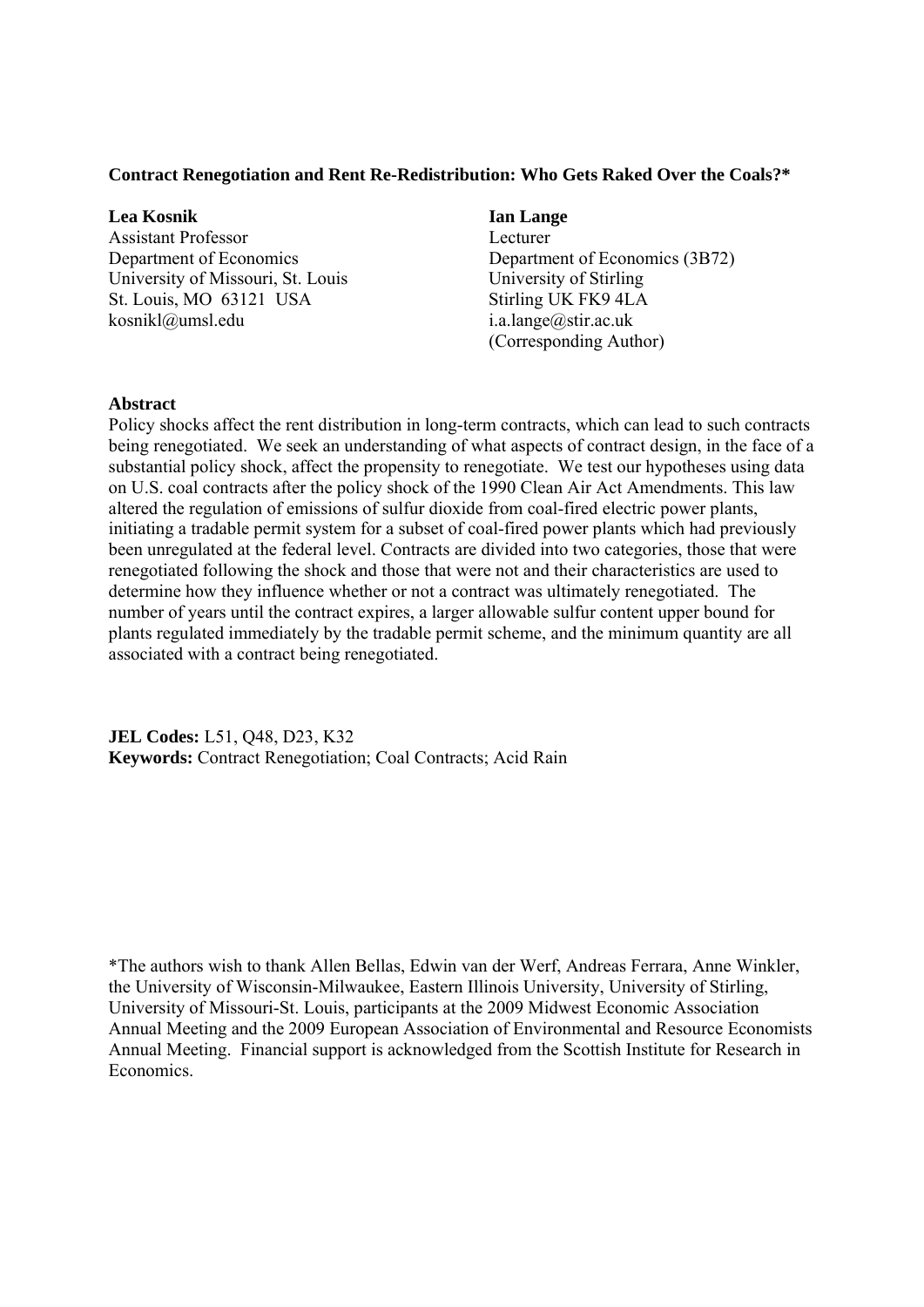#### **Introduction**

New policy initiatives have the ability to substantially shift rents within an economy. As a result, entities which previously made investments tied to the initial state of affairs (for example capital developments, or long-term purchasing contracts) will be affected by any proposed changes in regulatory policy. To date, there is a lack of empirical evidence concerning how these stakeholders contractually respond to the imposition of a change in regulatory policy. This leaves policymakers without an objective evaluation of the impact of their proposals on stakeholders' rents, compared to the claims put forward. This paper attempts to address this void by investigating how long-term contracts for coal delivery in the electricity generation industry responded to passage of the 1990 Clean Air Act Amendments (CAAA).

The implementation of the 1990 CAAA increased the demand for low-sulfur coal, and greatly reduced the demand for high-sulfur coal. The coal contracts then in existence allowed a range of coal quality to be delivered in satisfaction of the contract terms. If a plant had allowed the mine a large degree of flexibility in the sulfur content of coal delivered, passage of the 1990 CAAA would therefore induce the plant owner to attempt to renegotiate the contract, to avoid the possible delivery of high-sulfur coal.

Contracts were flexible in other ways as well, such as through the pricing mechanism or the delivery mechanism of the coal. Such flexibility was not uniform, however, and many contracts ended up having to be renegotiated. Our ultimate empirical question is to seek an understanding of what factors in the initial contract design led to (or avoided) this renegotiation decision. More broadly, within the contextual example of coal contracts, we seek an understanding of what aspects of contract design affect the propensity to renegotiate when a

1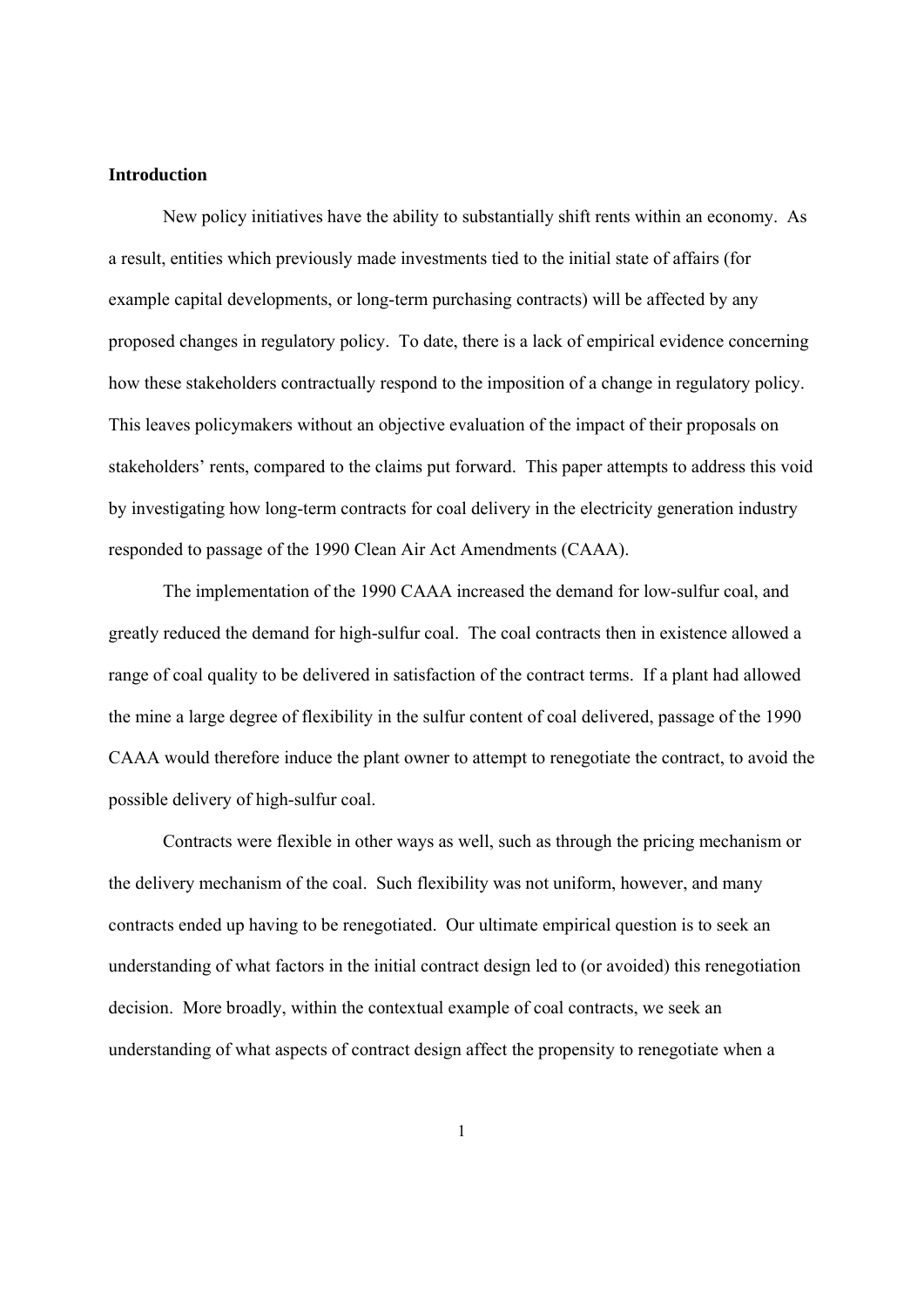policy shock (such as new Congressional legislation) occurs in the midst of a long-term contracting environment.

 We ground our empirical model in the theory of long-term contracts as first postulated by Coase (1937). In *The Nature of the Firm* Coase effectively argued that long-term contracts emerge in a world of transaction costs. Later authors (Williamson 1985, Klein et al 1978, Goldberg 1976) operationalized these ideas by identifying important categories of transaction costs, including uncertainty and asset specificity. How these transaction-cost based issues are dealt with in any given contract determines the degree of flexibility a contract essentially embodies. Our hypothesis is that when an outside shock occurs in the midst of a contracting environment, the more flexible the initial terms of the contract, the less the probability of explicit contract renegotiation in response to the outside shock.

In our empirical context, we measure the degree of flexibility embodied in a contract with certain contract characteristics, such as the price adjustment mechanism and the number of years until the contract expires. Results generally match expectations. Contracts with a more rigid price adjustment mechanism and more years till expiration are more likely to be renegotiated. A higher allowable sulfur content upper bound also leads to a higher probability of renegotiation for plants that will be affected by the strictures of the 1990 CAAA sooner.

From a policy perspective, this paper contributes to the literature in at least two ways. First, many governments have or are debating the adoption of greenhouse gas policy which will have a similar effect on the coal market as the 1990 CAAA. This historical look back at the effect of the 1990 CAAA on long-term fuel contracts will help in looking forward to the future effects of carbon emissions legislation today. Second, this research speaks to the question of whether the efficiency of the 1990 CAAA was restricted by long-term contracting in the coal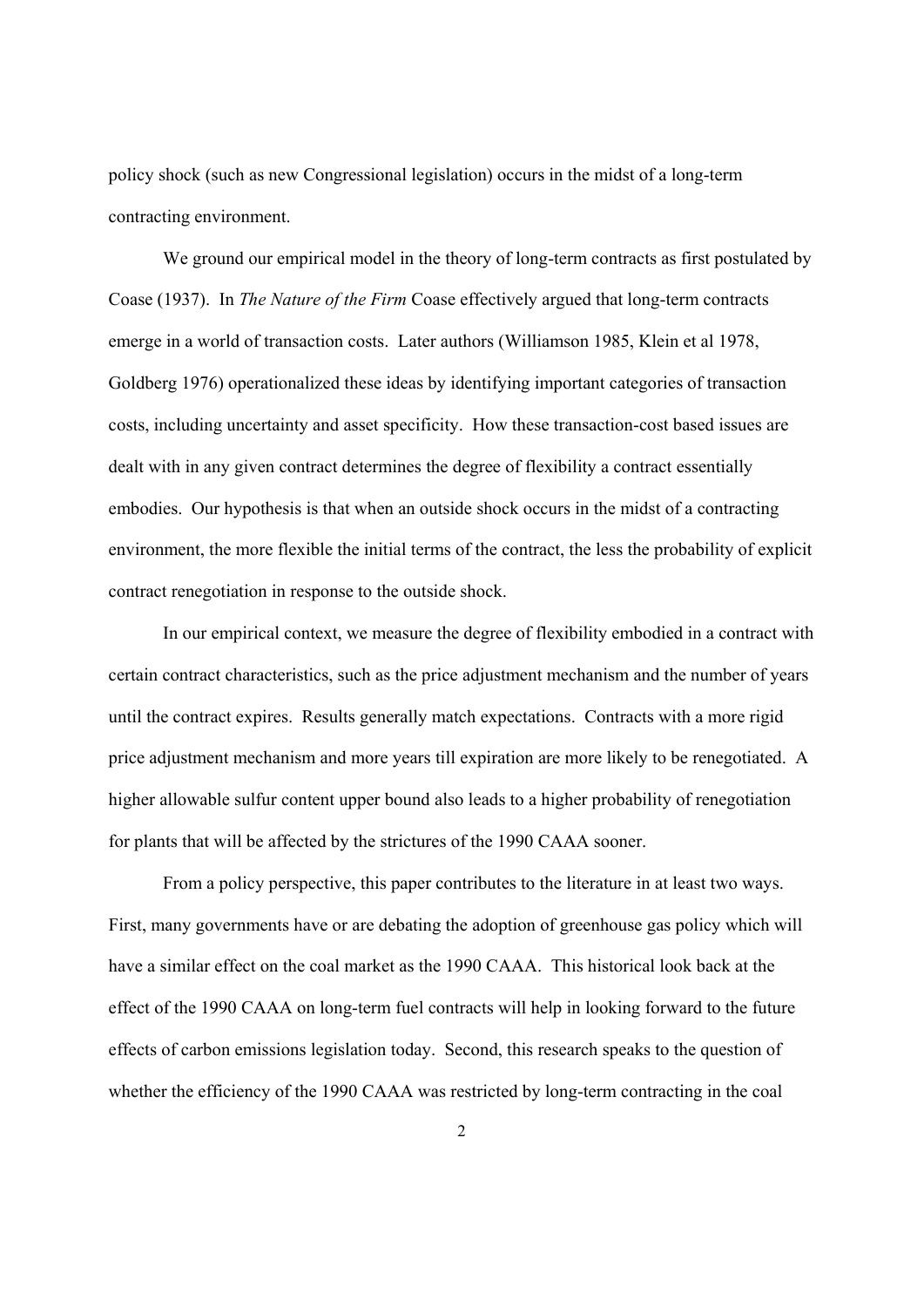market. Swinton (2004), Carlson et al (2000), and Sotkiewicz and Holt (2005) have all suggested that the full cost savings potential of the tradable permit system in the 1990 CAAA was not achieved because inflexible, long-term contracts inhibited adjustment to the new state of affairs. This paper, the first in the literature to do so, provides empirical evidence somewhat disputing this claim.

#### **Background & Literature Review**

Coal for use in the U.S. electricity industry is primarily procured through long-term contract. Spot markets account for only around 15% of total sales. The average duration of contracts, however, has been declining from around 14 years in the early 1980s to an average of 8 years in the 1990s (Lange and Bellas, 2007). Contracts are generally between a mine, a coalfired power plant, and a transportation firm (often a railroad). Joskow (1985) provides a detailed overview of contracts in the coal industry and notes that a mine and a power plant usually rely on long-term contracts that are incomplete but quite complex. Such contracts will contain both price and non-price provisions, such as a specified price adjustment mechanism over time and minimum quantity and coal attribute provisions. Joskow (1988; 1990) finds that when the price of coal dipped after 1982, coal contracts were still largely adhered to, despite the downturn in prices. This illustrates the resilience of these contract commitments. He concludes that mine and plant owners generally prefer to abide by contractual obligations, than to terminate, breach, or litigate a contract. When contracts are renegotiated, compromises are often made; prices fall but minimum quantity provisions at the same time increase.

 The early literature on contract design was spearheaded by Coase (1937), Klein et al. (1978), and Williamson (1985). These papers laid out the theory that it is the existence of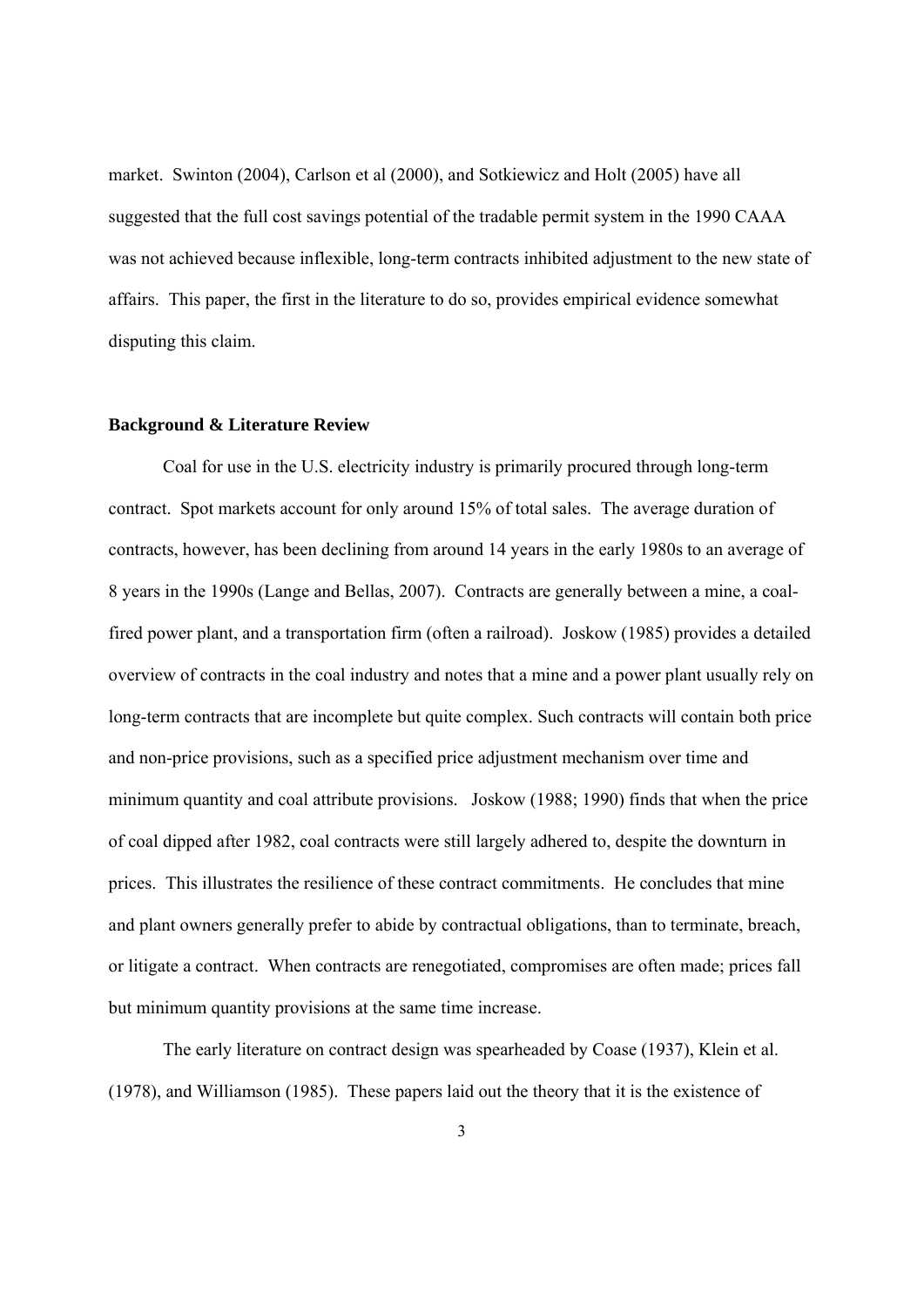transaction costs which leads to vertical integration between exchange parties. The degree of vertical integration can range from simple contracts, to complex mergers, all the way up to regulation and/or government takeover of the transacting environment (Goldberg 1976), but ultimately all forms of integration exist as a response to the hold-up problem.

The hold-up problem occurs when one firm makes an investment whose value is largely determined through the use of another firm's product and subsequently finds that the other firm tries to expropriate the rents generated by a relationship specific investment. Three important categories of transaction costs have been identified in the literature: the uncertainty/complexity of the contracting environment, the time duration of the exchange relationship, and the degree of investment by either party in relationship-specific assets, be they physical assets, human capital assets, or assets of some other form.  $1$ 

Predictions of transaction cost theory are that as uncertainty, duration of an exchange relationship, or degree of relationship-specific investments increase, vertical integration of some form should increase as well. The problem with vertical integration as embodied in contracts, however, is that contracts can never be completely specified. This inability to write complete contracts leads to other testable hypotheses of transaction cost theory, such as that as uncertainty or duration increase, contracts should become more relational or flexible in character, and that as investments increase, contracts should become less flexible, or, longer in duration.

Over the years a number of empirical tests have been conducted which confirm these broad predictions of transaction cost theory. Crocker and Masten (1988, 1991), Neumann and von Hirschhausen (2008) and Mulherin (1986) all investigated natural gas contract terms in the

<sup>&</sup>lt;sup>1</sup> Williamson (1999) later identified a fourth type of transaction cost, probity, but it is primarily related to governmental (not private-sector) contracts.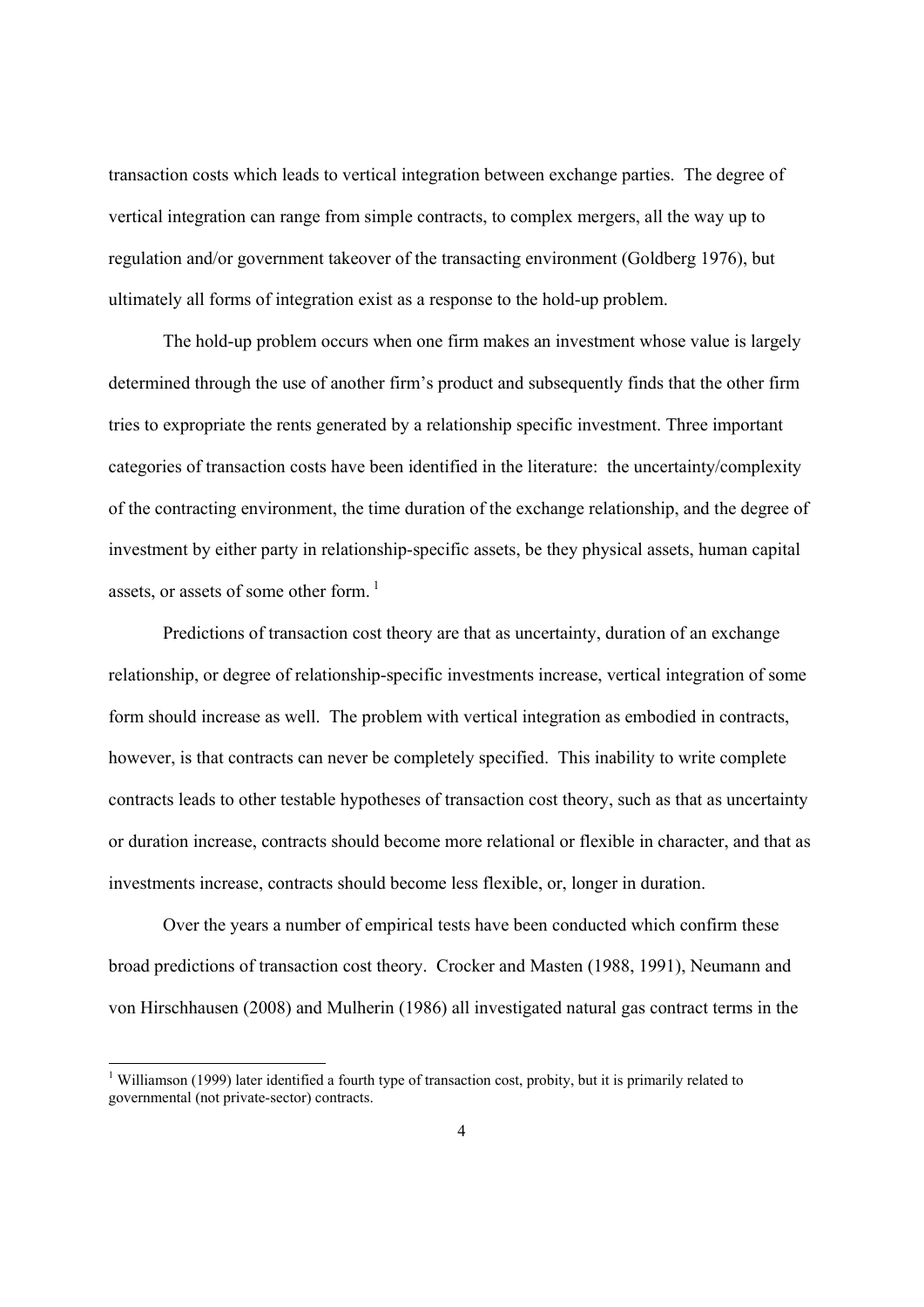context of transaction cost theory and found, for example, that the longer the duration of the exchange relationship the more flexible the pricing arrangements, and that with higher degrees of asset specificity, contracts embody longer durations. Other empirical confirmations of transaction cost theory include Crocker and Reynolds (1993), using U.S. Air Force engine procurement contracts, and Gil (2007), using movie industry contracts in Spain.

 More recently, a theoretical literature has developed arguing that the inefficiencies inherent in the hold-up problem of long-term contract design can be eliminated through optimal contract provisions including, for example, renegotiation provisions (Aghion et al. 1994, Hart and Moore 1988) or options clauses (Rogerson 1992, Noldeke and Schmidt 1995). It is an interesting discussion which, to date, sorely lacks empirical tests. The only empirical model of the renegotiation decision in the literature can be found in Guasch et al. (2008), and it is a test of the determinants of renegotiation provisions, not so much whether or not they lead to optimality of contract design. As such, however, it is a research effort similar in spirit to our own. It is an empirical analysis of concession contracts in Latin America in the transport and water sectors and it finds that contract clauses do significantly matter to the renegotiation decision. Specifically, they find that more flexible pricing schemes lead to a lower probability of later renegotiation. Overall, there is a need for more empirical testing of these ideas in the literature.

 This analysis uses the 1990 CAAA as the policy shock which leads parties to consider contract renegotiation.<sup>2</sup> Regulation of coal-fired power plants is critical to controlling emissions of sulfur dioxide (SO2), as approximately 66% of all emissions come from coal-fired power plants. Sulfur dioxide is formed when the sulfur inherent in the coal combines with oxygen in

<sup>&</sup>lt;sup>2</sup> Empirical work by Keohane and Busse (2007) and Lange and Bellas (2007) has already shown that initial rent distributions were affected by the 1990 CAAA.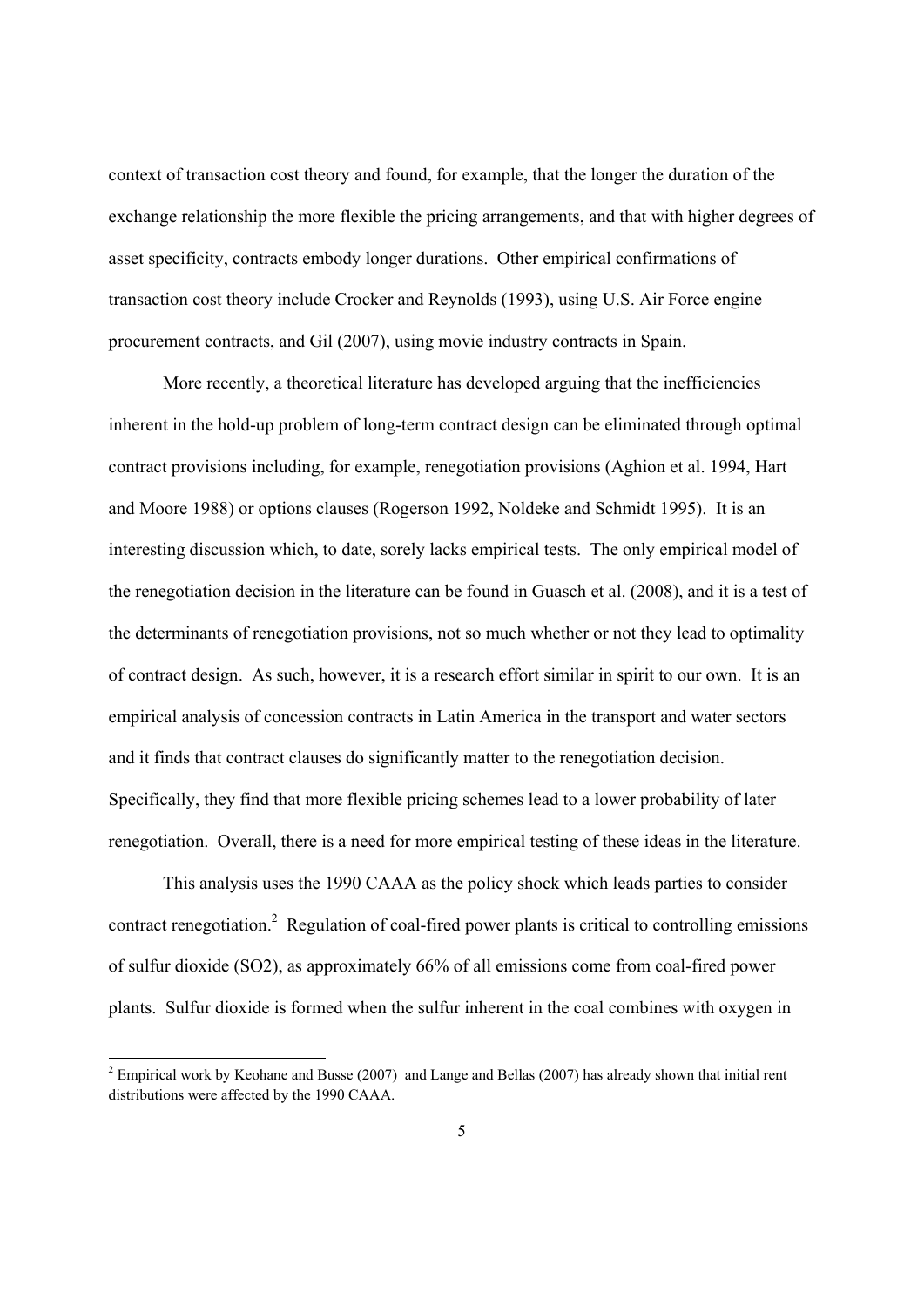the combustion process. The concern at the time was over the acidification of water sources (acid rain) from the sulfur dioxide emissions. $3 \,$  U.S. federal regulation of sulfur dioxide emissions from coal-fired boilers began with the 1970 Clean Air Act, under which a vintage differentiated emission standard was employed. Existing boilers were regulated by the states while new boilers were federally regulated. States generally had much more generous standards than the federal government, which led to increased use of existing boilers and as a result a slower reduction in sulfur dioxide emissions than policymakers had hoped for.

During the 1980s various sulfur dioxide control bills appeared before Congress, but with little success. The politics of the problem made it difficult for most potential policies to proceed (Ellerman et al, 2000). It wasn't until a new administration came to power in 1989 that the political landscape changed to make another attempt at sulfur dioxide legislation successful. The 1990 CAAA, through Title IV, initiated a system of tradable permits for  $SO_2$  emissions that would eventually apply to most coal-burning power plants in the U.S. The permit system was implemented in two phases. Phase I began in 1995 with the inclusion of approximately 263 boilers which were granted permits at a rate of 2.5 lbs of  $SO_2$  emitted per million Btu. Phase II began in 2000 and applied to essentially the entire population of coal-fired power plants in the U.S., which were granted permits at a rate of 1.2 lbs of  $SO<sub>2</sub>$  emitted per million Btu. All of the Phase I boilers affected had previously been unregulated, at least at the federal level, and generally burned high sulfur coal and emitted large amounts of  $SO<sub>2</sub>$ .

By almost every measure, Title IV has been a success. Carlson et al (2000) estimates a savings of around \$250 million annually from Phase I and Ellerman et al (2000) estimates a \$360

 $3$  The acid rain debate (from sulfur emissions) is very similar to the current climate change debate (from carbon emissions).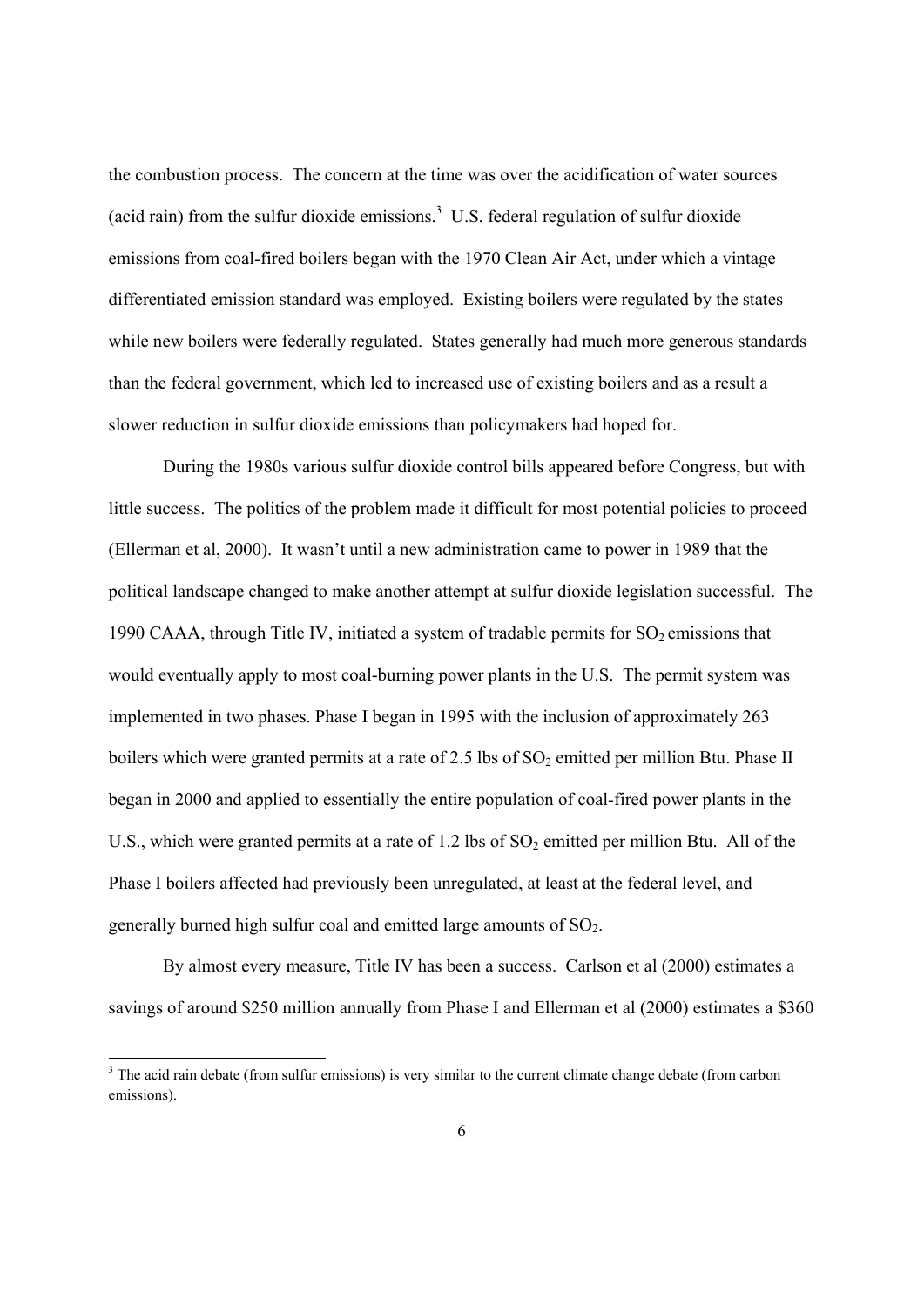million annual savings. However, some studies suggest that there may be more savings available. Swinton (2004), Carlson et al (2000) and Sotkiewicz and Holt (2005) use three different applied methods to determine that the potential cost savings of Title IV is larger than the actual cost savings. All three papers speculate that the divergence between actual savings and potential savings could be due to the inability to alter long-term coal contracts. This work can shed light on the speculation that coal contracts prohibited the tradable permit scheme from reaching its cost savings potential. More broadly, this paper investigates the effect of the 1990 CAAA policy shock on the decision to renegotiate long-term coal contracts.

#### **Theoretical Model**

We formulate our test of the renegotiation decision in long-term U.S. coal contracts around the following model.<sup>4</sup> We begin with a buyer and a seller, both of which are risk neutral. They enter into a relationship at some initial date, (Period 0 in Figure X) through a written contract, to trade over a period of time a particular good, *q*. The characteristics of *q* at delivery are not fully specified when the contract is signed in period 0. Either due to technological constraints or environmental constraints, it is assumed that it is not possible to completely specify at date 0 the type of *q* to be delivered. *q* is therefore dependent upon a number of characteristics, as represented by the vector *l*, including quality of the good and geographical location of the good, such that *q(l)*.



<sup>&</sup>lt;sup>4</sup> Notation follows that used in Hart and Moore (1988) and Noldeke and Schmidt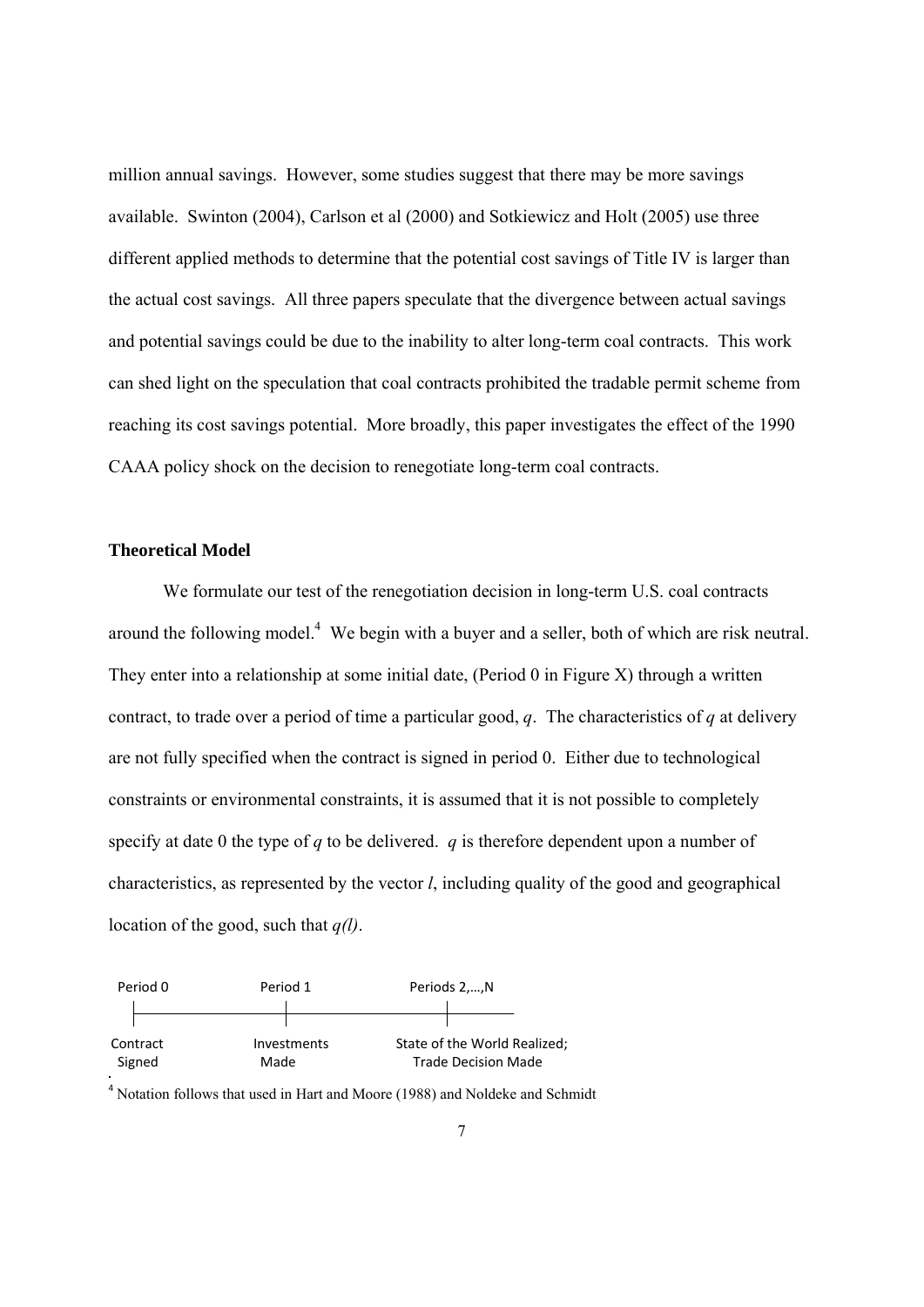After the contract is signed, both the buyer and the seller make irreversible investments,  $\beta$ (l) and  $\sigma$ (l) respectively, that allow them to carry out the contract. Because the choices of  $\beta$  and  $\sigma$  are dependent upon expectations of the characteristics *l*, it is apparent that  $\beta$  and  $\sigma$  are sufficiently complex that they too cannot be contracted on in period 0.  $\beta$  and  $\sigma$  are, however, determined early, in period 1, and so they entail a degree of commitment between the buyer and the seller that cannot be reversed in later periods if either party changes their mind about delivery of *q*. After period 1, because of these committed investments whose resale value is assumed to be less than their value in their intended usages, the buyer and seller are now locked-in to each other. This, in essence, models the hold-up problem inherent in long-term contract design.

In the next period, after the contract is signed and production investments are made, the state of the world, $\omega$ , is realized.  $\omega$  is allowed to change in any period based on exogenous factors such as new demand preferences, weather effects, or, of most relevance to this paper, policy shocks. The realization of  $\omega$  allows ultimate valuations over execution of the initial contract to be determined. The buyer's valuation is given by the random variable *v*, and the seller's valuation by the random variable *c*, whose distributions are affected by *l*, and the ultimate state of the world such that

$$
v = v[\omega; \beta(1); q(1)]
$$

$$
c = c[\omega; \sigma(1); q(1)]
$$

where  $\omega \in \Omega$ , the set of all states of the world,  $l \in \Pi$ ,  $\beta$ ,  $\sigma$ , and  $q$  are functions mapping  $\Pi \rightarrow \Psi$ , and *v* and *c* are functions mapping  $(Q, \Psi) \rightarrow R$ . We assume that there are no externalities, that  $\Omega$ is finite, and that  $\omega$  is publicly observable in each period 2,…,N though sufficiently unknowable that it cannot be contracted on in period 0. We also assume that though the joint distribution of *v*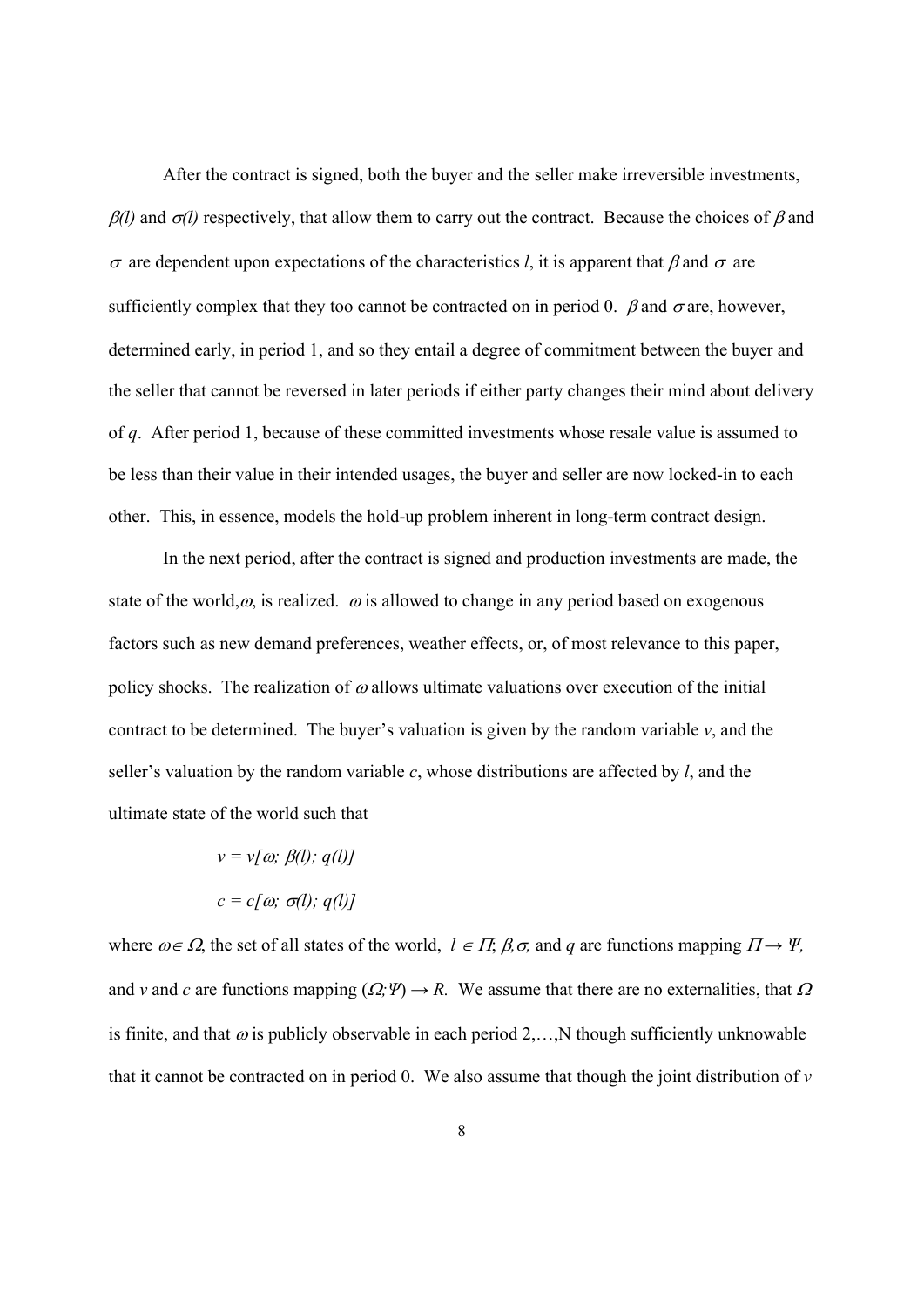and *c* is common knowledge in period 0, the ultimate realization of *v* and *c* are not publicly observable.

In periods 2,…,N if  $v \ge c$ , it is efficient for the parties to execute the trade agreement (i.e. *q*>0). Note that even if *v* $\geq$ *c*, due to the realization of  $\omega$ , the sizes of *v* and *c* may themselves have changed and with them the original rent distribution from the trade agreement. The model has moved away from whatever equilibrium it may have been in the previous period, and because of this, it is likely that one party to the contract is no longer happy with their share of the trade surplus, *v-c*. Either the buyer or the seller in this instance, may, therefore, seek an (implicit or explicit) renegotiation of the contract. We model the probability that explicit renegotiation occurs as  $\pi$ , and we assume, based on transaction cost theory, that it is dependent on the flexibility of the characteristics of the delivered good, *l*, to make up for the changes in *v* and *c*  that occur due to the new realization of  $\omega$ .

Our testable hypothesis, therefore, is that as policy shocks occur and  $\omega$  changes, the realization of  $\pi$  (from 0→1) is dependent upon  $\varphi$ (*l*), the distribution of the characteristics *l*. Formally: A wider range of *l*, as measured by the distribution  $\varphi$ (*l*), implies  $\pi \rightarrow 0$ , it is easier to implicitly renegotiate. Alternatively, inflexible contract terms (i.e. a limited  $\varphi(l)$  range) implies  $\pi \rightarrow 1$ , it is easier to explicitly renegotiate. We test this hypothesis in the analysis below.

#### **Data**

Our empirical context is long term U.S. coal (*q*) contracts. Data (*l*) on these contracts were obtained from the Coal Transportation Rate Database (CTRB) which is maintained by the Energy Information Administration. The CTRB is a survey of investor-owned, interstate electric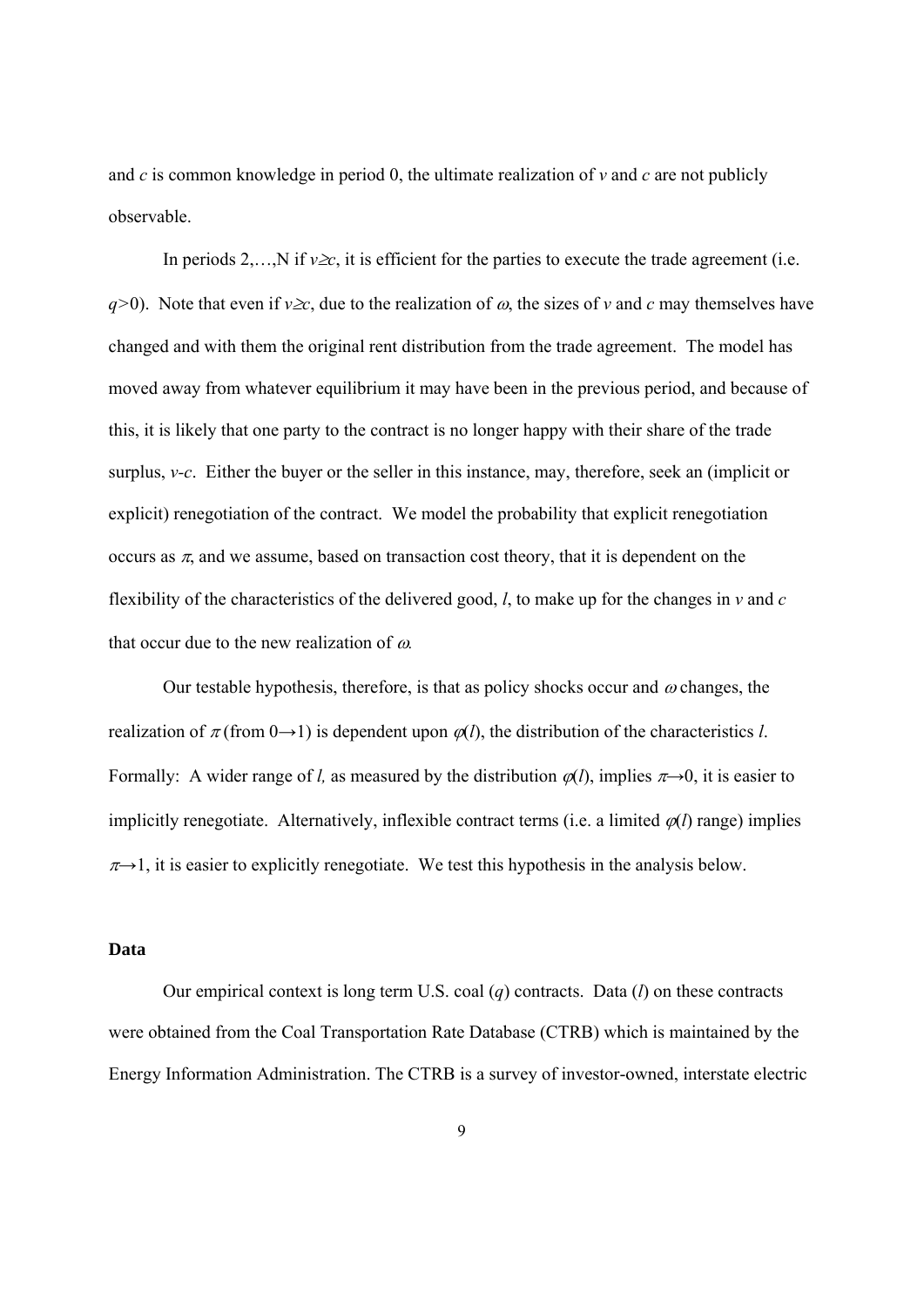utilities with steam-electric generating stations of more than 50 megawatts.<sup>5</sup> The dataset can be thought of as two separate data sources merged. The first set of information is on the contracts and the second is information on deliveries for each contract. The complete dataset contains information on coal transactions for the years 1979-1999, regardless of when the contract was signed. Information included are the type of contract, cost, quality, and origin of coal purchases as well as the lower and upper bounds for a number of coal attributes.

The dataset codes each contract with a unique identification number. Each contract appears many times in the dataset as deliveries occur over time. With each delivery in the data, the year signed and year of last modification are given. Modifications are evidence of explicit renegotiations in the contract  $(\pi=1)$ . The number of renegotiations and percentage of contract renegotiated throughout the sample can be seen in Figure 1. There are two spikes in the figure, one between 1988 and 1989 and another between 1992-1994. These spikes straddle the passage of the CAAAs in 1990 suggesting that preparation for, and response to, this legislation may have been an impetus for large numbers of contract renegotiations. The information in the CTRB is used to determine the vintage of each delivery, either the year signed if no modifications are specified, or the year of last modification. Contracts signed in 1991 or later are excluded from the analysis. Contracts with a vintage of 1990 or earlier but expiration before 1994 are excluded from the analysis since they would not need to be renegotiated given they expire before the 1990 CAAA are put into effect. This leave contracts with a vintage of 1990 or earlier that were still in effect in 1995. There are 273 contracts in the dataset that fit these restrictions. If any of these contracts had a vintage change to 1991 or later, they were considered renegotiated ( $\pi$ =1). The

<sup>&</sup>lt;sup>5</sup> Our final empirical analysis includes data from 146 distinct electricity plants from approximately 80 utilities.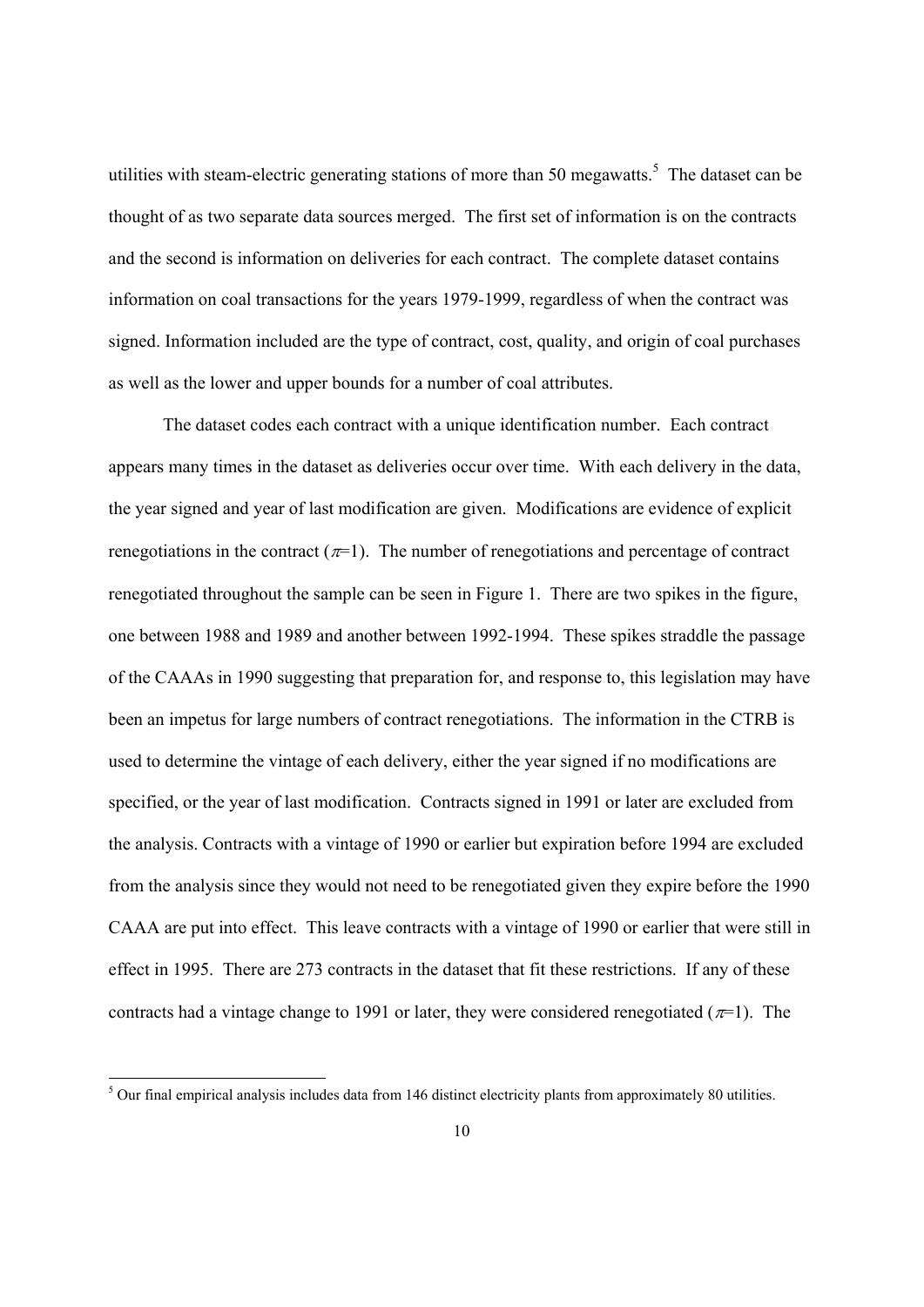dependent variable for this analysis, *Renegotiated Contracts*, is binary and set to one if a contract is indeed renegotiated and zero  $(\pi=0)$  otherwise.

The explanatory variables (*l*) detail the parameters of the contract and the plant and mine involved. Perhaps the most important variables included relating to our policy shock of passage of the 1990 CAAA ( $\omega$ ) are *Allowable Sulfur Upper Bound* and *Phase I Plant. Allowable Sulfur Upper Bound* is a measure of the contracted coal's allowable sulfur content upper bound, in percent by weight. After passage of the 1990 CAAA, higher sulfur-content coal was suddenly markedly less valuable than lower sulfur-content coal. Contracts that allowed for delivery of higher sulfur-content coal, then, became less valuable to the plant owner, although at the same time more valuable to the mine owner. It is difficult to predict a priori which direction the sign on this coefficient will go, as it will depend on the relative bargaining strength of the mine and plant owner, but according to transaction cost theory, greater contract flexibility should imply reduced contract renegotiation and since a higher sulfur upper bound implies a wider distributional range, we predict that in the aggregate, the coefficient on this variable should be negative. $6$ 

*Phase I Plant* is a dummy variable that takes a one if any of the boilers at a plant are subject to Phase I of Title IV of the 1990 CAAA. Plants that are affected by the regulatory shock of the 1990 CAAA are expected to be more likely to renegotiate their contracts. To distinguish between the effect of the allowable sulfur content upper bound on plants with Phase I boilers, and plants without, an interaction term is created, *Phase I\*Allowable Sulfur*, which is the product of the allowable sulfur content upper bound and the Phase I dummy. It is expected that the

<sup>&</sup>lt;sup>6</sup> A specification where contracts with an allowable sulfur content upper bound above the rate of permits granted in Phase I (2.5 lbs of  $SO_2$  emitted per million Btu) is set to one and below set to zero was also run with the same results in sign and significance as *Allowable Sulfur Upper Bound*.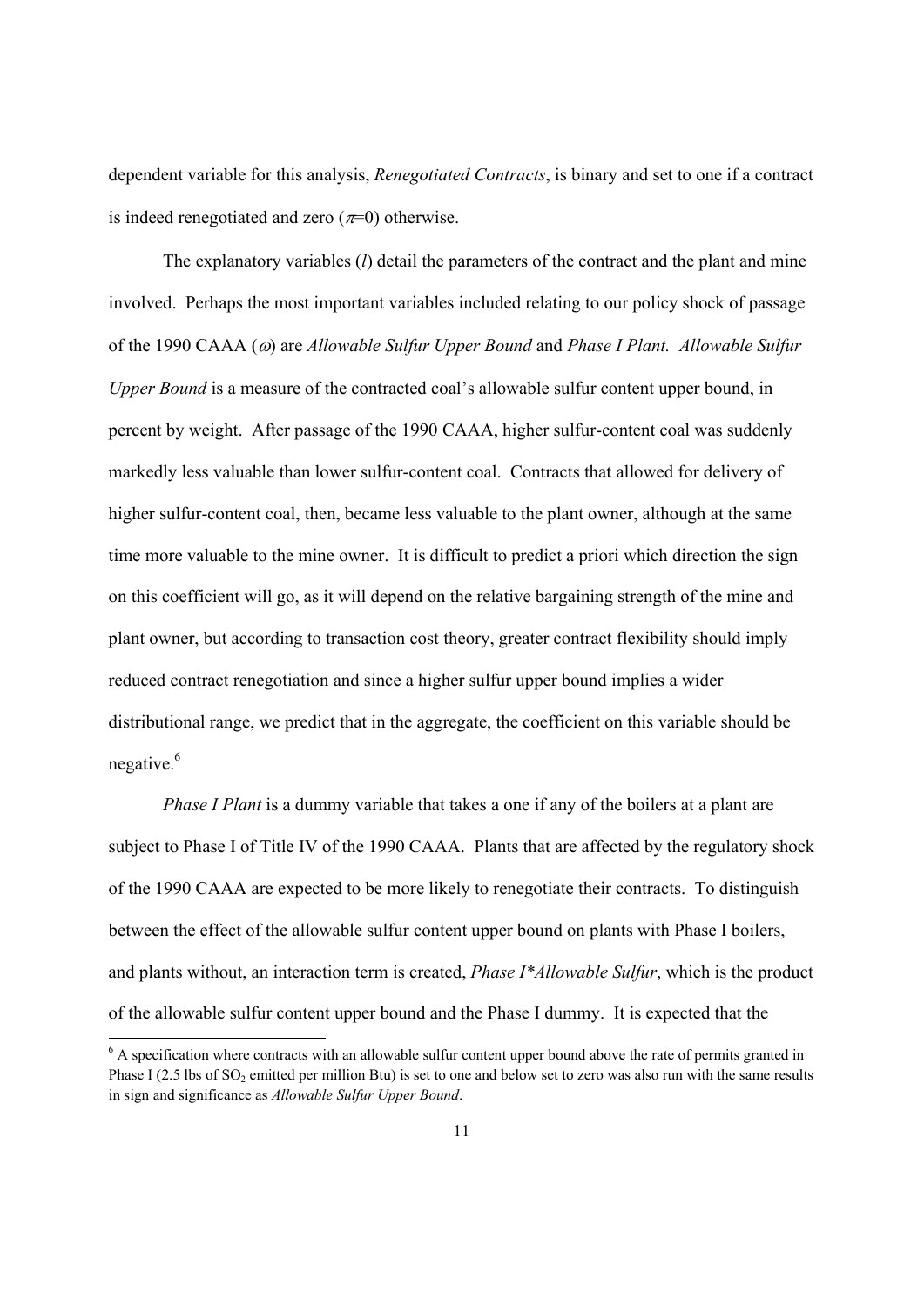interaction term will be positive as Phase I plants with a high allowable sulfur content upper bound will have the contract rent distribution (*v-c*) most affected by Title IV.

A number of variables are used to proxy for the level of transaction costs between the parties. The first relates to the physical distance between the parties. *Distance Apart* measures the total distance in hundreds of miles that the coal travels from mine to plant, and is used to proxy for the closeness of the relationship of the contracting parties. We hypothesize that contracting parties that are geographically closer may have developed a stronger trade relationship, making the contract more flexible, leading to less need to explicitly renegotiate  $(\pi \rightarrow 0)$ .

Four variables are created to proxy for the level of dedicated assets  $(\beta, \sigma)$  the contract implies for the plant and mine.<sup>7</sup> *Plant Dedicated Assets* are defined as the ratio of an individual contract quantity to the sum of the plant's contract quantity. Similarly, *Mine Dedicated Assets* is the ratio of an individual contract quantity to the sum of the mine's contract quantity. Larger levels of dedicated assets imply more appropriable quasi-rent at stake in the transaction, which will lead to a less flexible contract (Saussier 2000). Thus, larger levels of dedicated assets are expected to lead to increases in the probability of explicit renegotiation when faced with a policy shock. A small percentage of plants are located at the "mine's mouth." Minemouth plants, integrated as they are directly at the mining site, have less alternative suppliers than nonminemouth plants, implying more dedicated assets between the parties. A *Minemouth* dummy is created which equals one if the plant is located directly next to a mine. Because of the relatively large amount of dedicated assets, these contracts should be inflexible and the probability that they are renegotiated due to external policy shocks, higher. *Quantity* is the minimum quantity to

 7 This method follows Kerkvilet and Shogren (2001).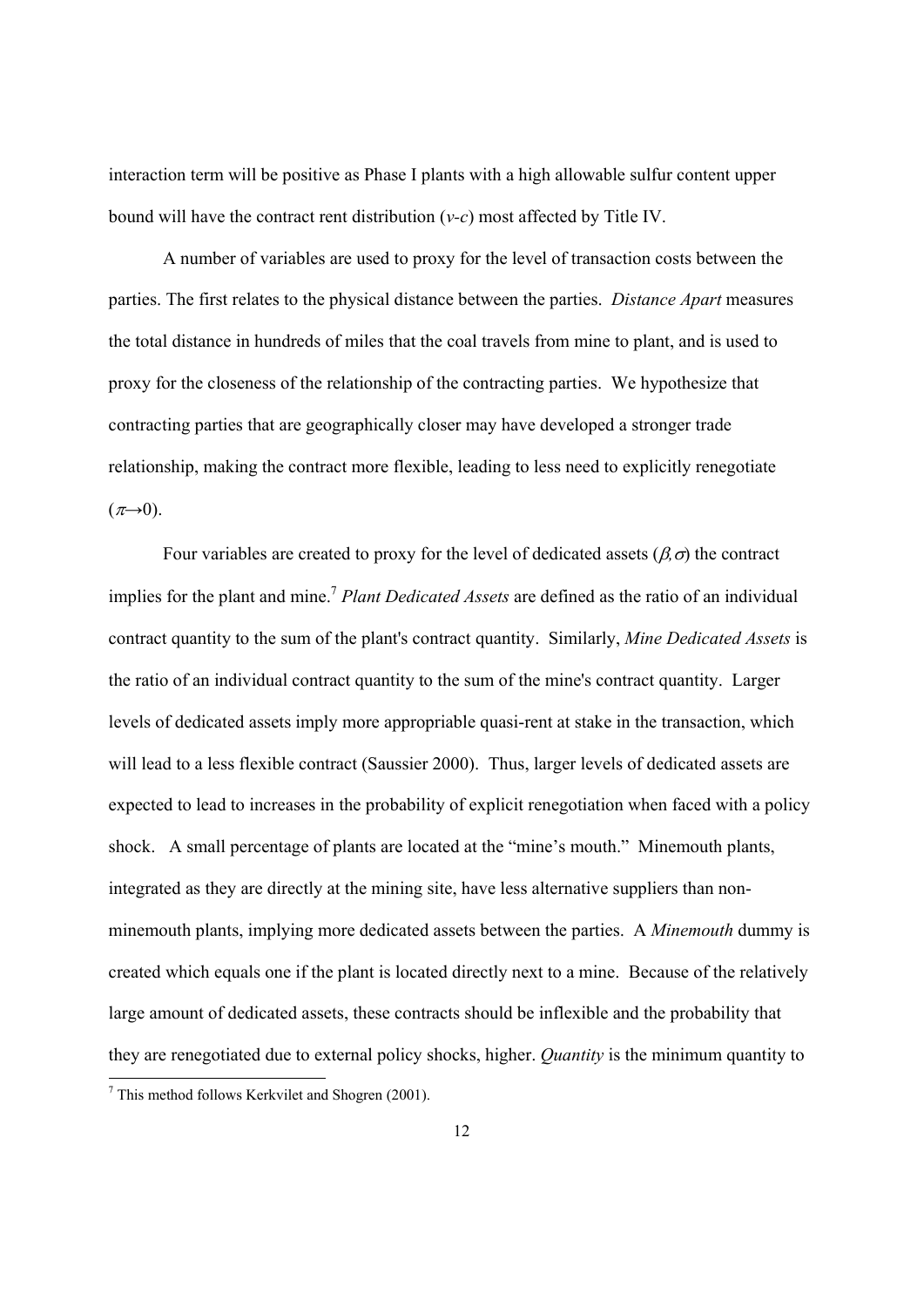be delivered by the contract during each transaction. Larger quantity contracts are associated with longer contracts, making them less flexible and more likely to be renegotiated.

All contracts have a mechanism that adjusts prices over time. The sample here contains four of them: fixed price, base price plus escalation for economic conditions, cost-plus, and price renegotiation at specific intervals. Base price plus escalation contracts have an escalation that is usually a function of some economic indices (i.e., union wages or Consumer Price Index). Costplus contracts promise to pay all suppliers' costs plus a fee presumably determined before the contract goes into effect. The first two mechanisms are more rigid than the last two, in that they pre-arrange how the price can adjust, instead of allowing flexibility into the adjustment. A dummy variable, *Rigid Price Adjustment*, was created equal to one for contracts that are in the first category, fixed price or base price plus escalation. A more rigid price adjustment mechanism makes it more difficult to implicitly negotiate the contract, thus it is expected that a more rigid price adjustment mechanism is associated positively with renegotiation ( $\pi \rightarrow 1$ ).

The *Relative Price* of the coal is calculated using data from the Federal Energy Regulatory Commission (FERC) Form 423 on coal supplied for the year 1990. The mean and standard deviation of the price for each Bureau of Mine's coal producing district is calcualted and the contract price in 1990 was used to calculate a z-score ((price–mean)/standard deviation). Bureau of Mine Districts were created to help classify coal types, thus the coal within each area is quite similar in quality. A positive relative price implies the contract price is above the mean price in the District. The effect that a relatively high or low price has on the probability of renegotiation  $(\pi)$  depends upon the relative bargaining powers of the two parties, thus the expected sign is ambiguous.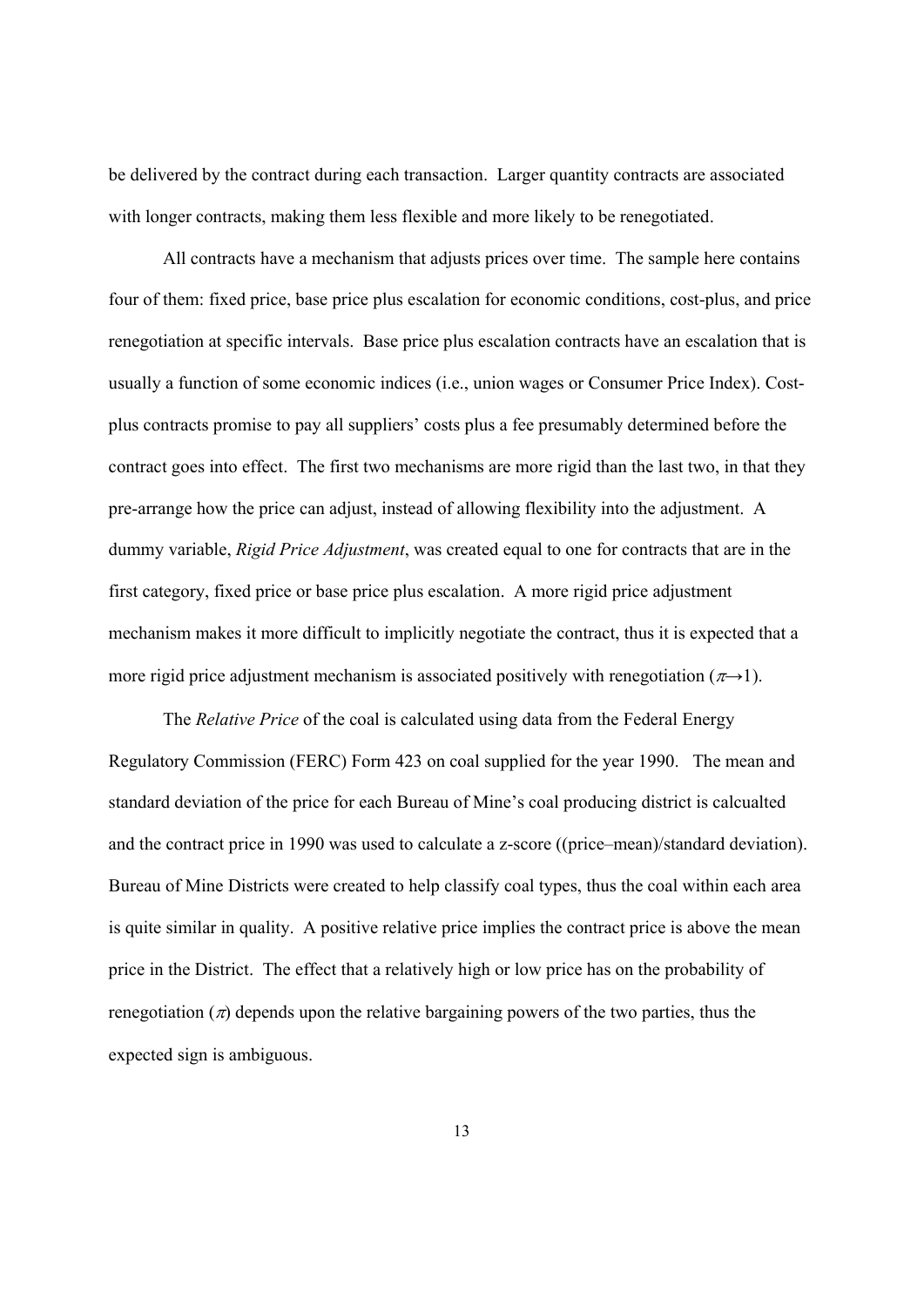A *Years Till Expiration* variable is created by subtracting 1991 from the contract expiration year. This variable relates to the varying lengths of contracts; contracts in our sample have an expiration year that ranges from 1995 to 2027. We would expect that, according to transaction cost theory, longer contracts (i.e. those with a higher value for *Years Till Expiration*) would have a higher probability of renegotiation ( $\pi \rightarrow 1$ ), because the more years till expiration, the longer the parties are subject to the new rent distribution.

Another set of explanatory variables groups the contracts either by their vintage or the year signed: *pre-1985*, *1985-1987*, and *1988-1990*.The vintage of the contract is calculated using either the year the contract was signed if it has not been renegotiated, or the year of the last renegotiation before 1991. There are no expectations as to how the different years signed or vintages of a contract will be associated with the probability of renegotiation; these variables (as with the geographical dummies described below) are used to control for factors that may lead to renegotiation regardless of the policy shock.

Finally, dummy variables are created for each of the three coal-producing regions: the *Appalachian*, *Interior*, and *Western* coal mine regions. The Western coal region has on average the lowest sulfur contents, followed by the Appalachian region and the Interior region. However, it is difficult to predict a priori which direction the sign on these region coefficients will go, as it will depend on the relative bargaining strength of the mine and plant owner. For example, plants with a contract with a Western region coal mine are likely to not want to renegotiate while the mine would want to renegotiate given the change in the value of sulfur after Title IV. Summary statistics for all of the variables are given in Table 1, and Table 2 lists the expected effects of our explanatory variables on the probability of contract renegotiation.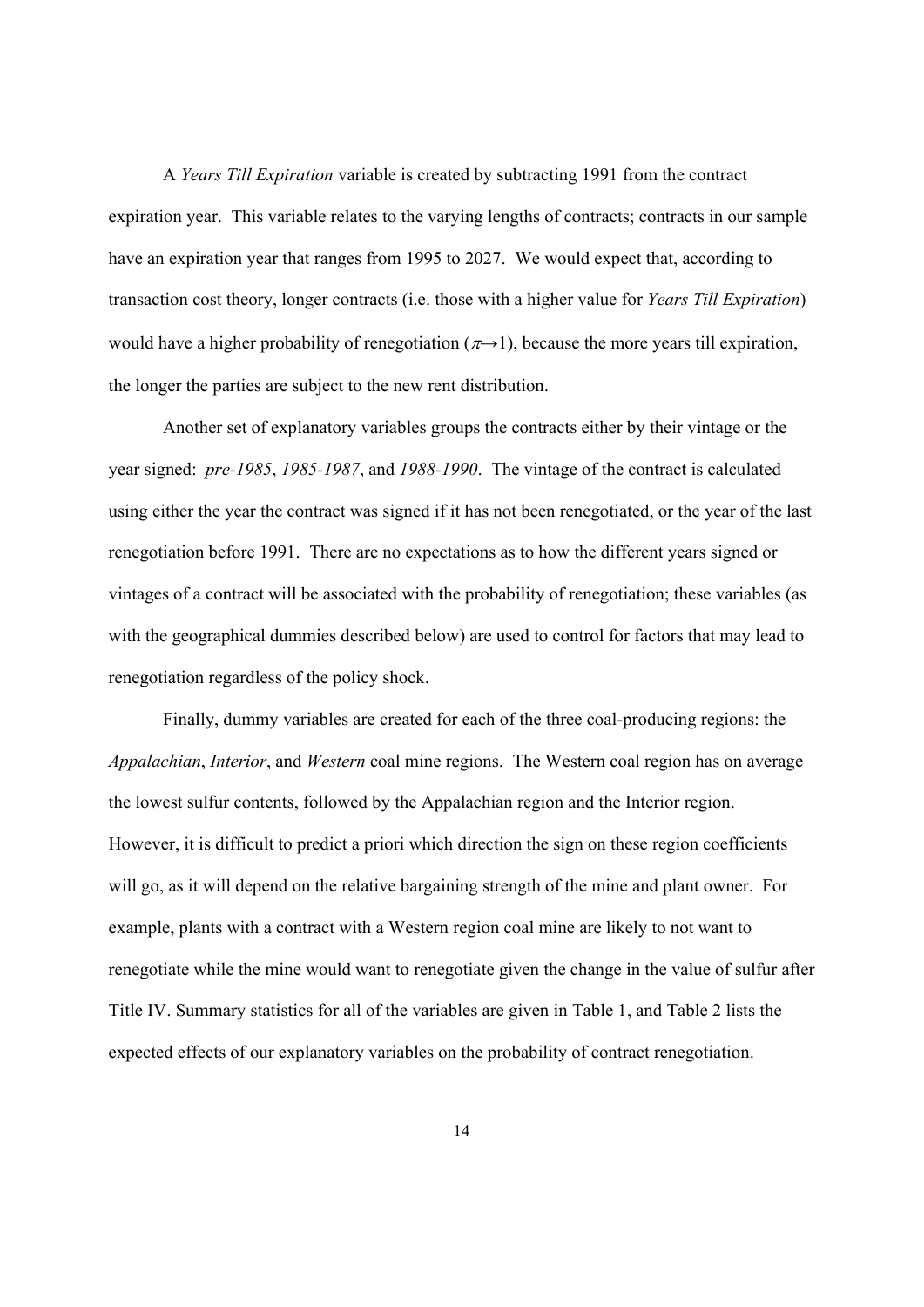#### **Empirical Model**

The theoretical model discussed above argues that  $\pi$ , the probability of explicit renegotiation, increases in the face of a policy shock when  $\varphi(l)$  is narrow. Narrow ranges of  $\varphi(l)$ occur when the contracting parties have little flexibility inherent in the contract to implicitly renegotiate. We do not observe the actual probability of renegotiation, only whether the contract was actually renegotiated. Thus we use an indicator variable,  $R_i$ , to proxy for  $\pi$  such that there exists a  $\pi^*$  where any  $\pi$  equal to or above that leads to renegotiation and any below leads to the continuation of the contract. We parameterize our theoretical model using a probit estimation of the following equation:

$$
R_i = \alpha + \beta_1 L_i + \varepsilon_i \tag{1}
$$

where  $R_i$  is an indicator variable taking the value of one if the contract was renegotiated and zero if it was not,  $L_i$  is a vector of variables relating to the coal contract characteristics, and  $\varepsilon_i$  is an error term. To determine whether the sample should be pooled or split by regions, each explanatory variable was interacted with the region dummy variables, and a Chi Squared-test was undertaken to discover if the explanatory variables are statistically equal across the three regions. The results (available by request) fail to reject the null that the interacted coefficients are jointly equal to zero. Thus the sample is pooled for the empirical model given in [1]. Grouping the error terms by utility (i.e. the firms that owns the power plants) or using the Sandwich estimator of variance does not change the statistical significance of the results. Two estimations are shown in Table 3. The first uses the entire sample and the second restricts the sample to those contract signed before 1988, to ensure exogeneity of the policy shock.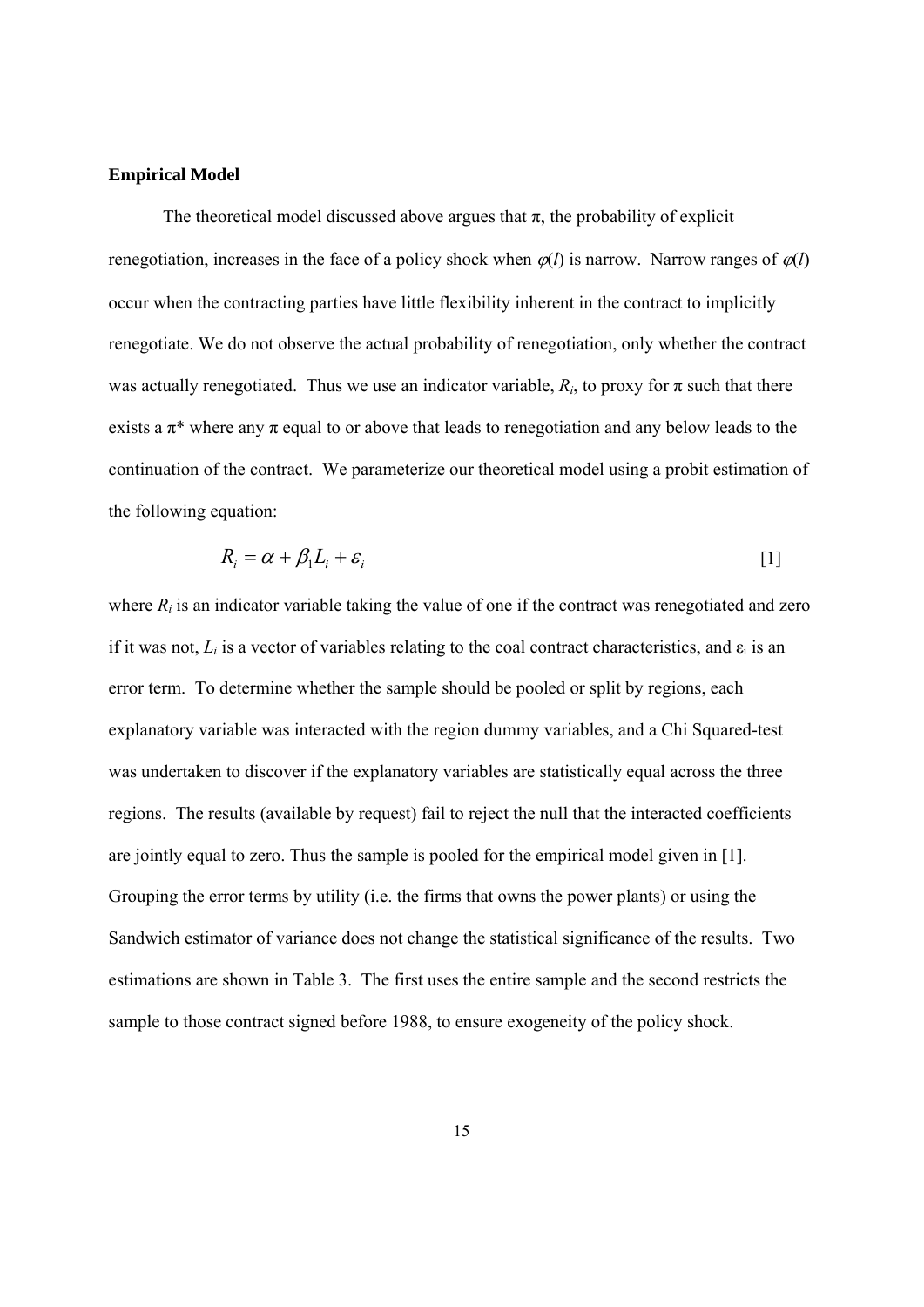#### **Results**

Table 3 provides the results of the probit estimation with the marginal effects reported instead of the estimation coefficients. Two regressions are presented, the first on the full sample, the second on a restricted sample without the contracts that were signed between 1988 and 1990. This was done to ensure the exogeneity of the policy shock of passage of the 1990 CAAA. It may have been that by 1988, three years prior to passage of the amendments, the writing was on the wall and coal mines and generation companies could tell that high sulfur coal was soon to be regulated. The results between the two regressions are indeed remarkably similar. The only coefficient whose significance changes is on the *Rigid Price Adjustment* variable and its increasing significance only adds to the story of the importance of particular variables to the likelihood of renegotiation.

These results are in contrast to our counterfactual policy environment test, presented in Table 4. In this regression only contracts in existence before 1984, which continued past 1987, are used in the analysis. The dependent variable is now equal to one if the contract was renegotiated between 1984 and 1986, and zero otherwise. The years 1984 to 1986 correspond to no changes in the regulation of sulfur dioxide and thus provide a counterfactual policy environment to test our model. In the results presented in Table 4, only one variable has the same sign and significance as the policy shock analysis, the *Allowable Sulfur Content Upper Bound*, and three variables that were not statistically significant in the policy shock analysis suddenly are in the counterfactual analysis. $\delta$  The counterfactual policy environment results are

<sup>&</sup>lt;sup>8</sup> One of these is the variable *Phase I Plant*. In 1987 there was no such thing as a Phase I plant (it came about from passage of the 1990 CAAA), however, as stated above Phase I plants were generally older and higher emitting plants than average.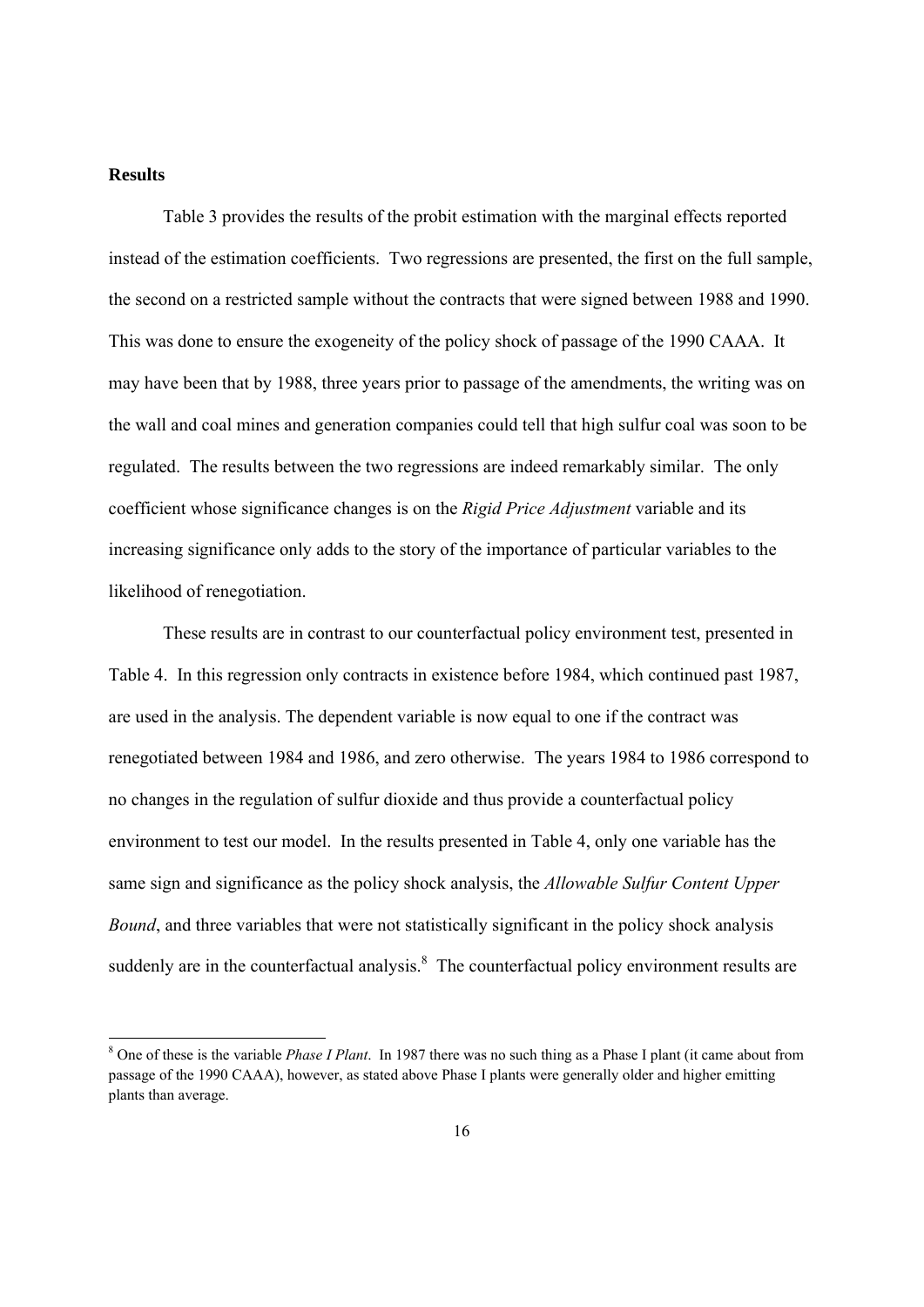quite different than the policy shock results, implying that the policy shock results are reasonably attributable to the 1990 CAAA.

Back to Table 3, in both samples, the *Allowable Sulfur Content Upper Bound* variable is, as predicted, associated with a lower probability of contract renegotiation. However, interaction of the *Allowable Sulfur Content Upper Bound* variable with plants that were part of *Phase I* led to a greater likelihood of contract renegotiation. This implies that Phase I plants whose contracts specified a wide range of allowable sulfur content in the coal are more likely to renegotiate then those that did not. This is an interesting result on the heterogeneous effects of the 1990 CAAA on plant types.<sup>9</sup>

Some of the transaction costs variables drawn from the literature and discussed in the data section have the expected sign, and a few are statistically significant. Larger *Distance Apart*  and *Quantity* variables are statistically associated with a higher probability to renegotiate, as predicted by transaction cost theory. These variables lead to more appropriable quasi-rents, which lead to less flexible contracts and the need to renegotiate when a policy shock occurs. Surprisingly, the dedicated asset variables are insignificant across the two samples. One would assume that coal mines and generating plants both have large fixed costs and therefore substantial dedicated assets in their respective businesses, yet the coefficients on these variables are insignificant. It could be that these proxies are not very good, $10$  or, it could be that the large fixed costs involved in coal mining and use – both industries with long histories – have by now and for the most part been recovered. There is less that is "dedicated" and more that has already been paid off and sunk.

 $9<sup>9</sup>$  The exact same pattern is found when the discrete sulfur variable is used as compared to the continuous one. Results available from the author by request.

 $10$  Although other authors use similar measures such as Kerkvilet and Shogren (2001).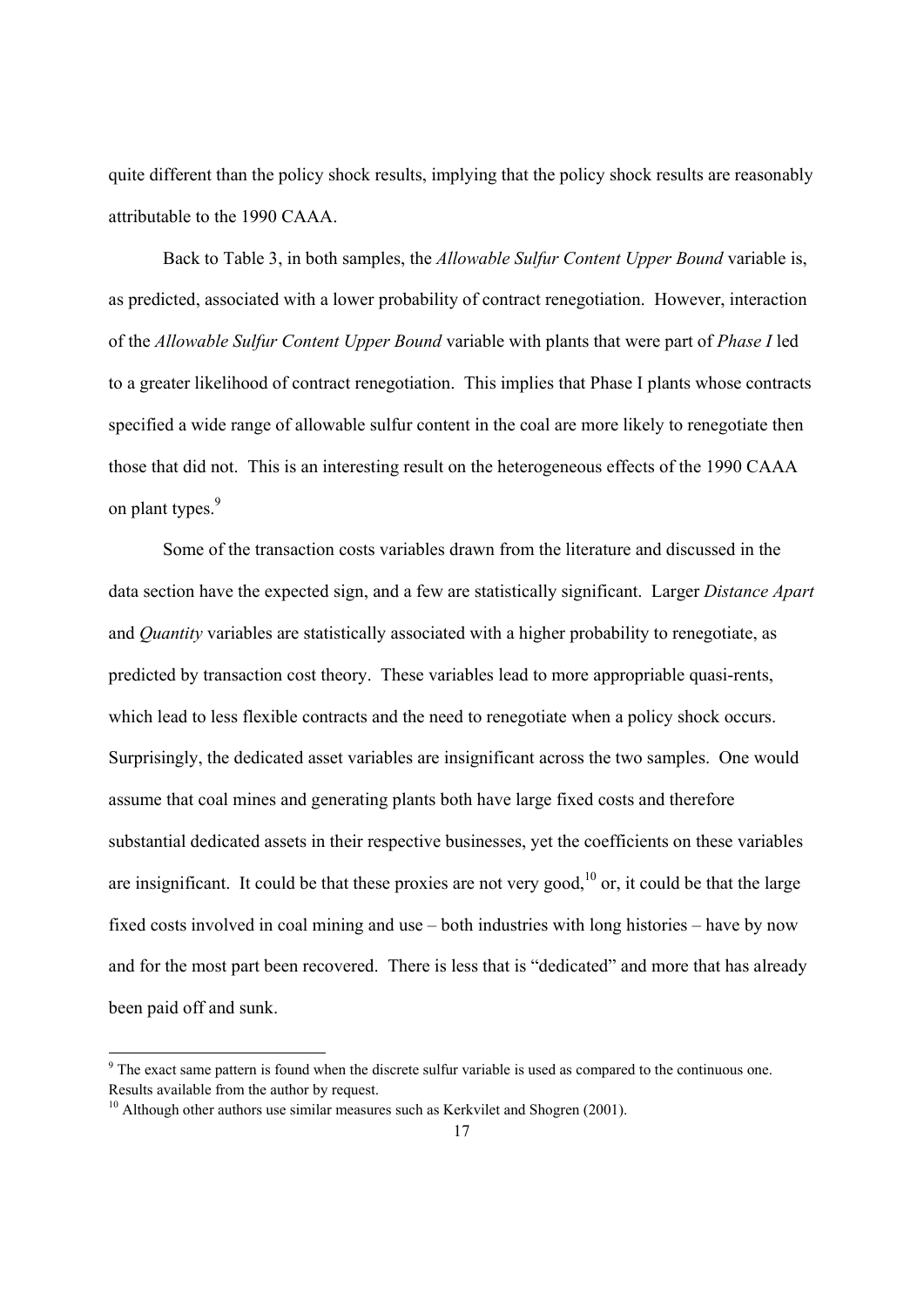A more *Rigid Price Adjustment* mechanism is associated with a statistically larger probability to renegotiate only when the 1988-1990 contracts are excluded. It has the correct sign in the full sample, but it is not statistically significant. The *Years Till Expiration* variable is positive and significant across the regressions indicating an increased probability of renegotiation the longer the duration of the contract. This is expected given that the parties would be subject to the new rent distribution for a longer period of time.

Finally, the *Western Coal Mine* variable is negatively and statistically significant implying that contracts with Western coal mines were less likely to be renegotiated compared to those with Appalachian coal mines. Given that the 1990 CAAA increased the value of the coal in the West, as it was low-sulfur, this result implies that the plants had more bargaining power than the mines. At the same time, the *Relative Price* variable is also negative and statistically significant, implying that contracts with high relative prices were also less likely to be renegotiated. This result favors the mine owner. These two results together, on *Western Coal Mine* and *Relative Price*, may be indicating the kind of deal that was struck between plant and mine owners to avoid explicit renegotiation. High quality, low-sulfur coal continued to be delivered, but only where the relative price was high.

In order to further explore the possible validity of this kind of a pact, we decided to look for evidence of it also in the explicitly renegotiated contracts. We did this by empirically exploring how the price of coal changed for those contracts that were renegotiated. This is important as it also speaks to the ultimate rent re-distribution winners and losers from the policy shock. $11$ 

 $11$  In current climate change legislation, schemes that involve a cap-and-trade proposal and emissions permits for electric utilities are sometimes seen as acting as a windfall to utility companies. If, however, due to the legislation, the utility companies are having to renegotiate their contracts for fossil fuel inputs, this windfall may actually be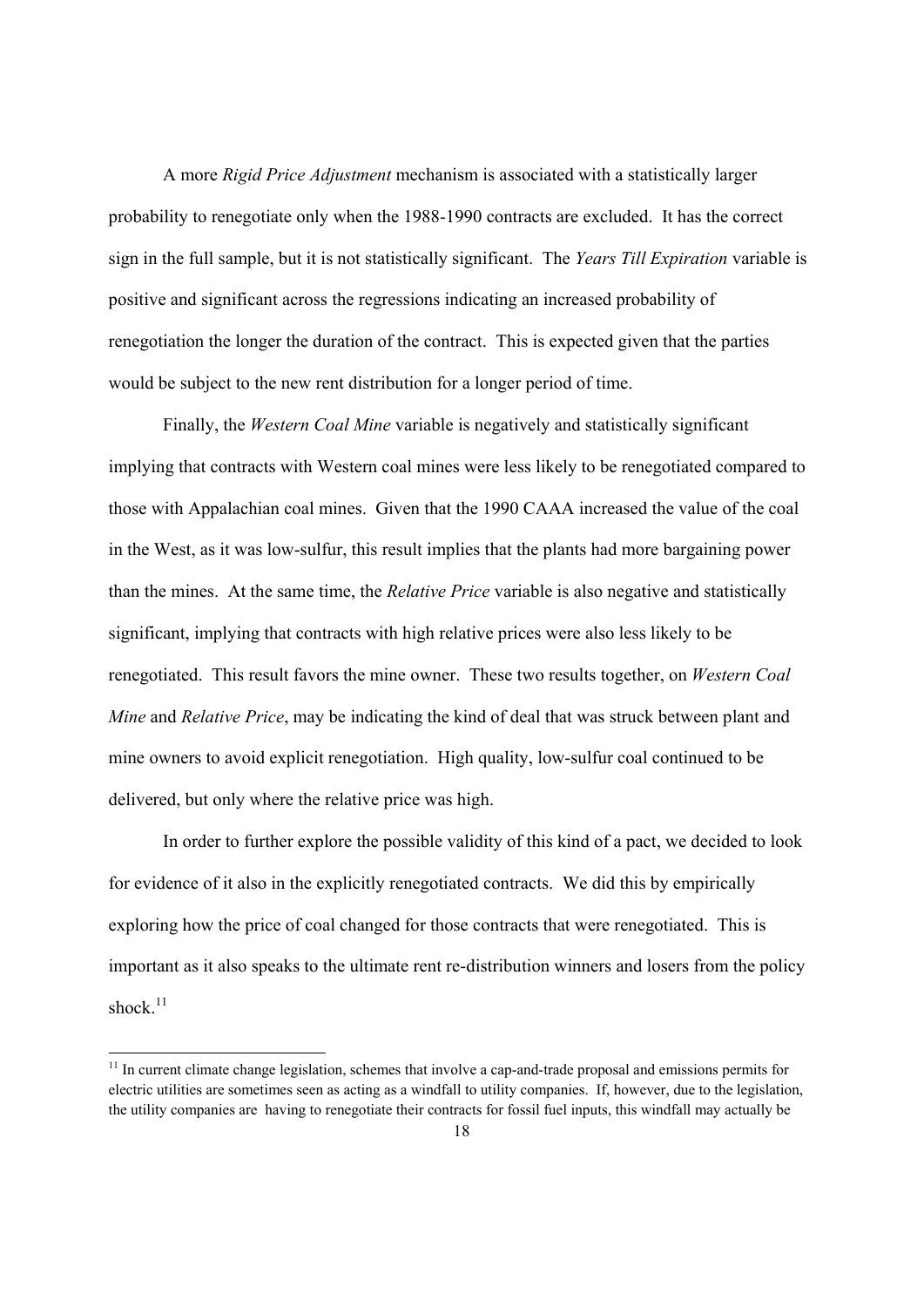A difference-in-difference hedonic price analysis was undertaken to determine how the price of coal changed after renegotiation.<sup>12</sup> This was done first on all renegotiation delivery data, but it was also done on subsets of the data, including: 1) for plants that contain at least one Phase I boiler, 2) for plants that contain at least one Phase I boiler and the Western (low-sulfur) coal mines, and 3) for plants that contain at least one Phase I boiler and the Interior (high-sulfur) coal mines.

Results of the difference-in-difference hedonic price analysis are given in Table 5. None of the estimations reveal a statistically significant difference-in-difference parameter estimate; however the signs do match expectations. When looking at contracts with Western coal mines, the estimate is positive while the opposite is true for contracts with the Interior coal mines. This pattern follows from the expectations stated above and suggests that the outcome of any renegotiation, whether implicit or explicit, may be some sort of a low-sulfur/high price pact. Further research investigating the strategic bargaining behind these renegotiation deals would be enlightening.

#### **Conclusions**

New policy initiatives have the ability to substantially shift rents within an economy, especially with respect to long-term investments. This paper investigates how long-term contracts for coal delivery in the electricity generation industry responded to passage of the 1990 CAAA. The topic is contemporary as many countries are debating policies to reduce greenhouse gas emissions and their resulting impact on the distribution of income. The findings reveal little

<u> 1989 - Johann Barbert Barbert Barbert Barbert Barbert Barbert Barbert Barbert Barbert Barbert Barbert Barbert</u>

falling to other players in the industry down the line. Such an argument, in fact, is frequently made *by* the utility companies in support of the financial need for initial permit allocations to be free, rather than auctioned off.  $12$  For more information about the hedonic price model, see Lange and Bellas (2007).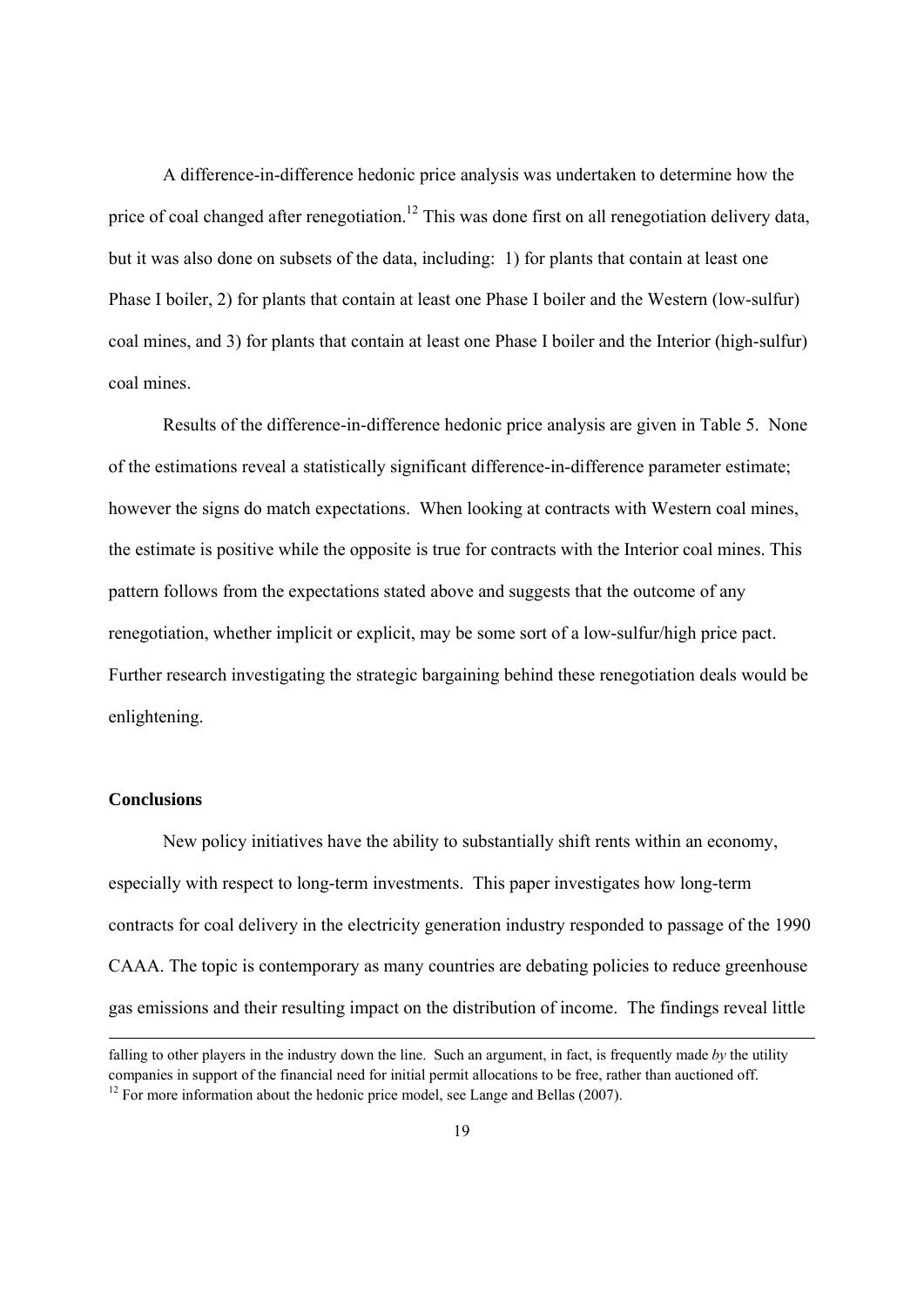evidence that either party was "stuck" with the contract previously signed, as those we expect likely to want to renegotiate seem to be able to. Further, many studies speculate that cost savings for Title IV could have been larger if long-term coal contracts were able to adjust to the new regulation. We find that many contracts were flexible enough to be renegotiated so failure to achieve cost-savings potentials can not obviously be blamed on the contracting environment.

The hypothesis tested here is that when an outside shock occurs in the midst of a contracting environment, the more flexible the initial terms of the contract, the lower the probability of contract renegotiation in response to the outside shock. A model is devised which reveals that a contracts' degree of flexibility affects the probability of renegotiation. Empirically, the degree of flexibility is measured with contract price adjustment mechanism, number of years until expiration, quantity contracted, and distance between the parties. A probit model is estimated which finds an association between contracts with a more years till expiration, large quantity, larger total distance apart, and the probability of renegotiation. Plants that were part of Phase I and have a higher allowable sulfur content upper bound are statistically more likely to renegotiate their contract. These results suggest that long-term coal contracts are not a major reason that Phase I has not achieved its full potential cost savings. More thoughtful research should be done investigating why this earlier permit trading scheme was not as costeffective as it could have been, especially since similar permit trading schemes are actively being considered for use in carbon regulation today. The contracts that are most likely to benefit from renegotiating, Phase I plants with high allowable sulfur content upper bound, are also the ones that are statistically more likely to be renegotiated.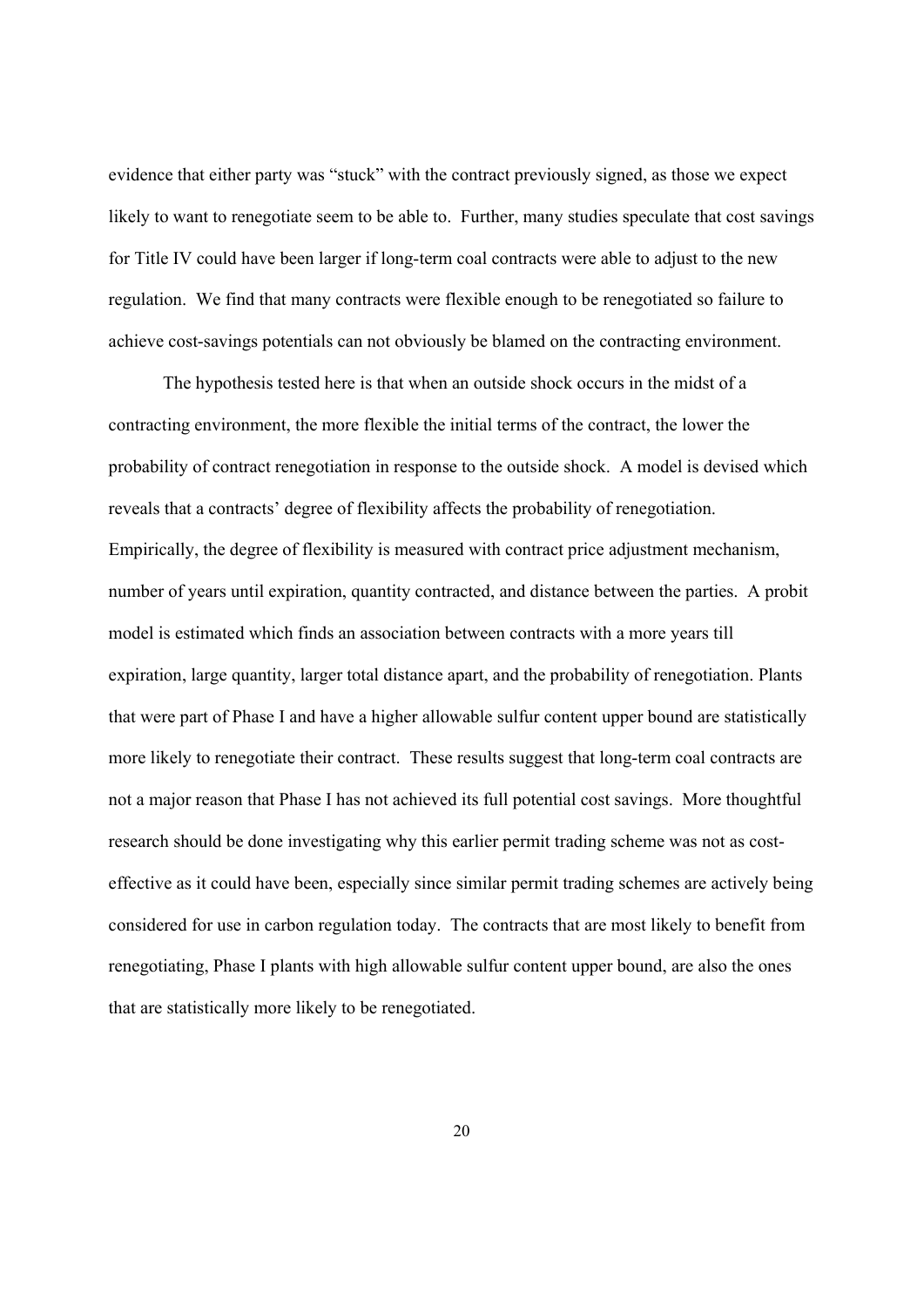#### **References**

Aghion, Philippe, Mathias Dewatripont, and Patrick Rey. 1994. "Renegotiation Design with Unverifiable Information." *Econometrica* 62(2):257-282.

Carlson, Curtis, Dallas Burtraw, Maureen Cropper, and Karen Palmer. 2000. "Sulfur Dioxide Control by Electric Utilities: What Are the Gains from Trade?" *Journal of Political Economy*, 108(6); 1292-1326.

Coase, Ronald. 1937. "The Nature of the Firm." *Economica* 4(16): 386-405.

Crocker, Keith J. and Scott E. Masten. 1991. "Pretia Ex Machina? Prices and Process in Long-Term Contracts." *Journal of Law and Economics* 34(1):69-99.

Crocker, Keith J. and Scott E. Masten. 1988. "Mitigating Contractual Hazards: Unilateral Options and Contract Length." *RAND Journal of Economics* 19(3): 327-343.

Crocker, K., and K.J. Reynolds. 1993. "The Efficiency of Incomplete Contracts: An Empirical Analysis of Air Force Engine Procurement." *The RAND Journal of Economics* 24 (1): 126-146.

Ellerman A. Denny, Paul Joskow, Richard Schmalensee, Juan-Pablo Montero, and Elizabeth Bailey. 2000. "Markets for Clean Air: The U.S. Acid Rain Program", Cambridge University Press, New York.

Gil, Ricard. 2007. "'Make-or-buy' in Movies: Integration and Ex-Post Renegotiation." *International Journal of Industrial Organization* 25: 643-655.

Goldberg, Victor P. 1976. "Regulation and Administered Contracts." *The Bell Journal of Economics* 7(2): 426-448

Guasch, J Luis, Jean-Jacques Laffont, & Stephane Straub. 2008. "Renegotiation of concession contracts in Latin America." *International Journal of Industrial Organization*. 26 (2): 421-442.

Hart, Oliver and John Moore. 1988. "Incomplete Contracts and Renegotiation." *Econometrica* 56(4): 755-785.

Joskow, Paul. 1985. "Vertical Integration and Long-Term Contracts: The Case of Coal-Burning Electric Generating Plants." *Journal of Law, Economics, & Organization*. 1(1): 33-80.

Joskow, Paul.1988. "Price Adjustment in Long-Term Contracts: The Case of Coal." *Journal of Law & Economics* 31(1): 47-83.

Joskow, Paul. 1990. "The Performance of Long-Term Contracts: Further Evidence from Coal Markets." *RAND Journal of Economics* 21(2): 251-274.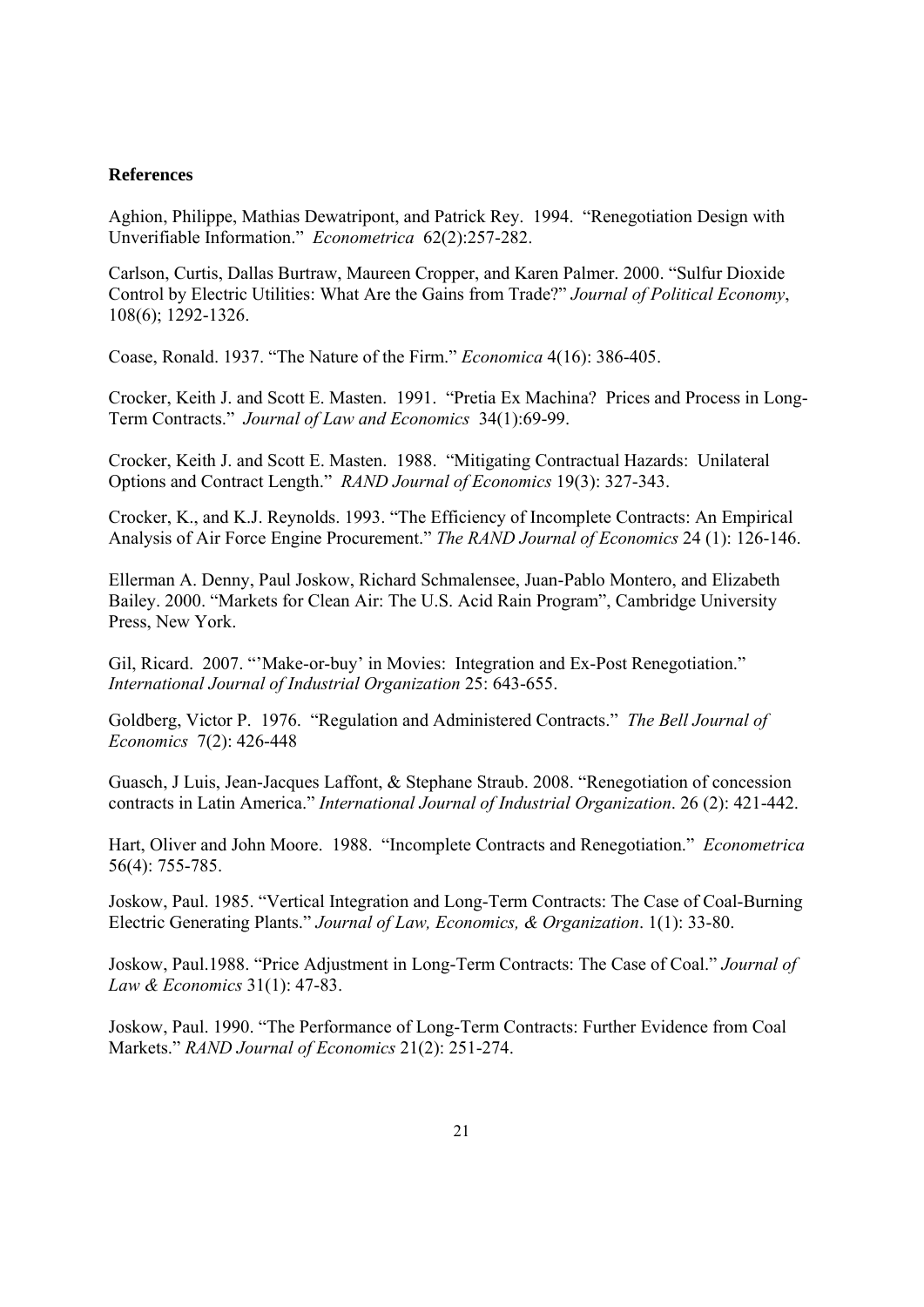Kerkvilet, Joe and Jason Shogren. 2001. "The Determinants of Coal Contract Duration for the Powder River Basin." *Journal of Institutional and Theoretical Economics* 157(): 608-622.

Keohane Nathaniel O. & Meghan Busse. 2007. "Market Effects of Environmental Regulation: Coal, Railroads, and the 1990 Clean Air Act." *RAND Journal of Economics*, Vol. 38(4): 1159- 1179.

Klein, Benjamin, Robert Crawford & Armen Alchian. 1978. "Vertical Integration, Appropriable Rents, and the Competitive Contracting Process." *Journal of Law and Economics*, 21(2): 297- 326

Lange, Ian and Bellas, Allen S. 2007. "The 1990 Clean Air Act and the Implicit Price of Sulfur in Coal," *The B.E. Journal of Economic Analysis & Policy*: 7(1) (Topics), Article 41.

Mulherin, J. Harold. 1986. "Complexity in Long-Term Contracts: An Analysis of Natural Gas Contractual Provisions." *Journal of Law, Economics, and Organization* 2(1): 105-117.

Neumann, Anne and Christan von Hirschhausen. 2008. "Long Term Contracts and Asset Specificity Revisited - An Empirical Analysis of Producer-Importer Relations in the Natural Gas Industry." *Review of Industrial Organization* 32(2): 131-143.

Noldeke, Georg and Klaus M. Schmidt. 1995. "Option Contracts and Renegotiation: A Solution to the Hold-Up Problem." *RAND Journal of Economics* 26(2): 163-179.

Rogerson, William P. 1992. "Contractual Solutions to the Hold-Up Problem." *Review of Economic Studies* 59(4): 777-793.

Saussier, Stephane. 2000. Transaction Costs and Contractual Incompleteness: the Case of Electricite de France. *Journal of Economic Behavior & Organization*. 42(2): 189-206.

Sotkiewicz, Paul and Lynne Holt. 2005. "Public Utility Commission Regulation and Cost-Effectiveness of Title IV: Lessons for CAIR" *The Electricity Journal* 18(8); 63-80.

Swinton, John . 2004. "Phase I Completed: An Empirical Assessment of the 1990 CAAA," *Environmental and Resource Economics* 27(): 227-246.

U.S. Energy Information Administration. 2005. Electric Power Annual Coal Report.

Williamson, Oliver. 1985. The Economic Institutions of Capitalism. New York, NY The Free Press.

Williamson, Oliver E. 1999. "Public and Private Bureaucracies: A Transaction Cost Economics Perspective." *Journal of Law, Economics, and Organization* 15(1):306-342.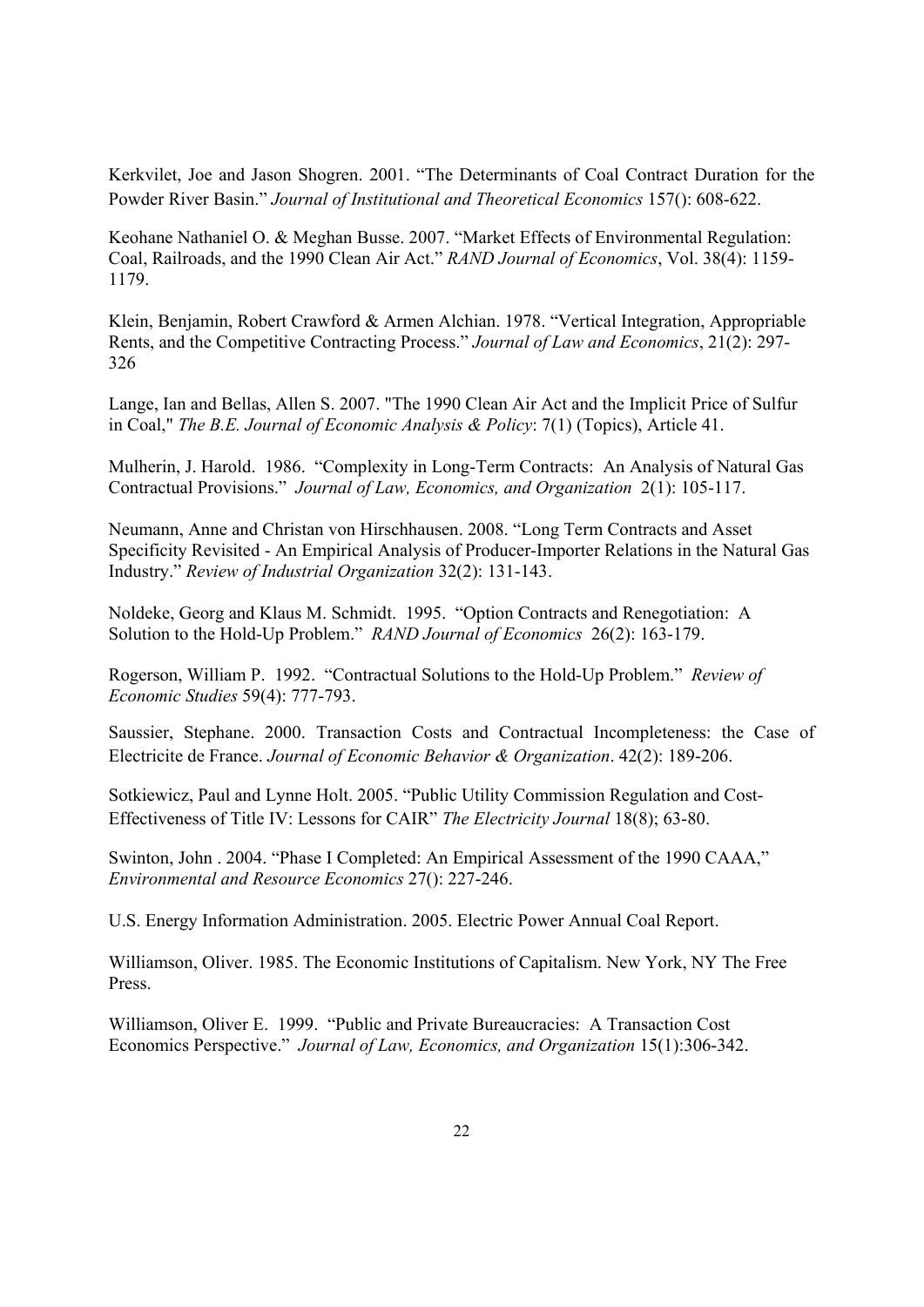

**Figure 1: Coal Contract Renegotiation over Time**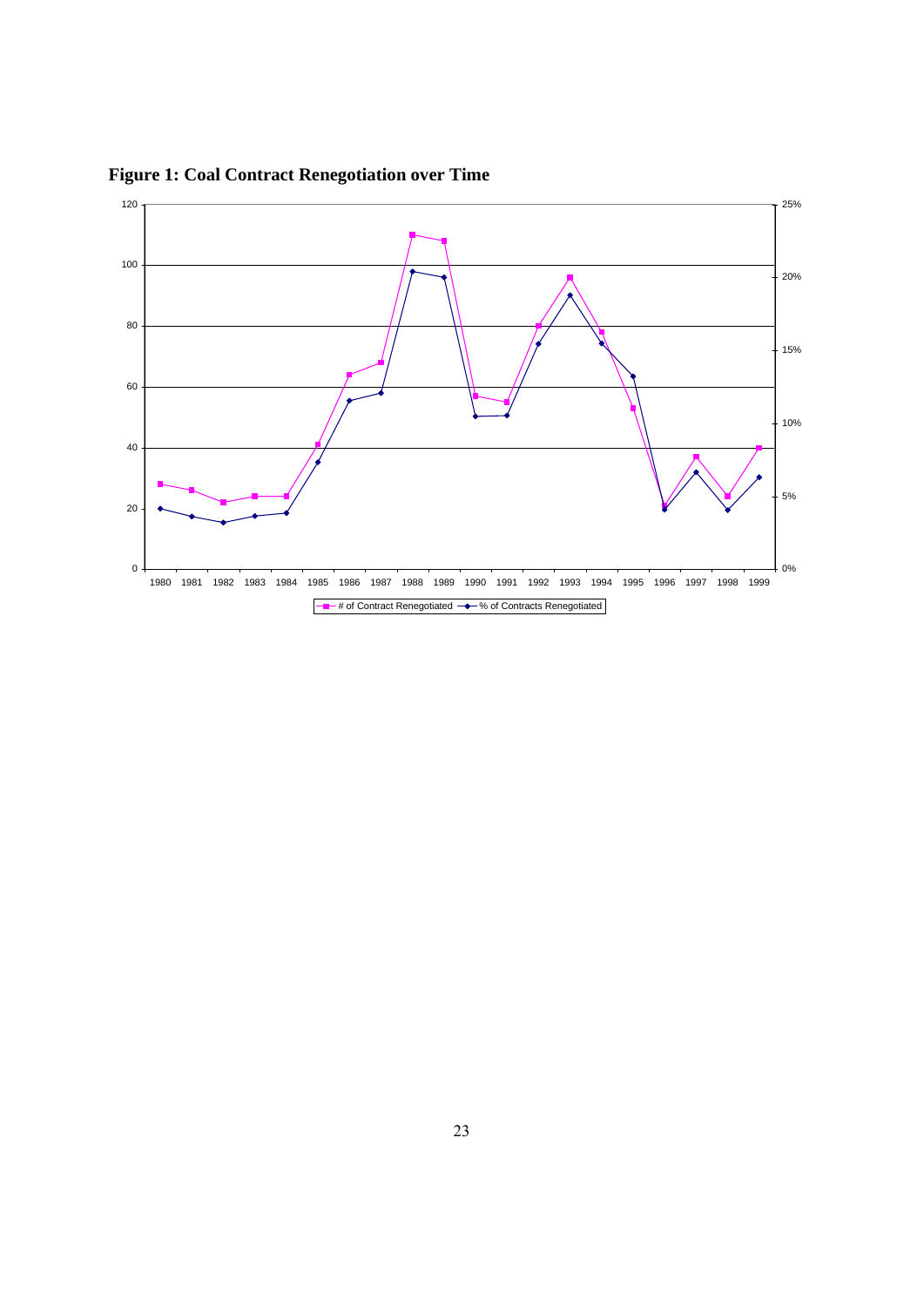|                               | Full Sample |       | Renegotiated |      | <b>Unchanged Contracts</b> |           |
|-------------------------------|-------------|-------|--------------|------|----------------------------|-----------|
|                               |             |       | Contracts    |      |                            |           |
|                               | $N = 273$   |       | $N=99$       |      | $N = 174$                  |           |
| Variable                      | Mean        | Std.  | Mean         | Std. | Mean                       | Std. Dev. |
|                               |             | Dev.  |              | Dev. |                            |           |
| <b>Renegotiated Contracts</b> | 0.36        | 0.48  |              |      |                            |           |
| Duration                      | 21.90       | 10.67 |              |      |                            |           |
| Allowable Sulfur Upper        | 1.39        | 1.26  | 1.22         | 0.97 | 1.48                       | 1.40      |
| Bound                         |             |       |              |      |                            |           |
| Phase I Plant                 | 0.24        | 0.43  | 0.29         | 0.45 | 0.20                       | 0.40      |
| Distance Apart (100 Miles)    | 4.15        | 4.39  | 5.25         | 4.84 | 3.56                       | 4.20      |
| <b>Plant Dedicated Assets</b> | 0.37        | 0.34  | 0.35         | 0.30 | 0.38                       | 0.36      |
| Mine Dedicated Assets         | 0.19        | 0.27  | 0.16         | 0.21 | 0.21                       | 0.30      |
| Quantity (1000 tons)          | 1.15        | 1.30  | 1.41         | 1.47 | 1.00                       | 1.20      |
| Minemouth Plant               | 0.05        | 0.21  | 0.02         | 0.15 | 0.06                       | 0.24      |
| Rigid Price Adjustment        | 0.81        | 0.40  | 0.87         | 0.35 | 0.77                       | 0.47      |
| <b>Relative Price</b>         | 0.29        | 1.53  | 0.17         | 1.43 | 0.36                       | 1.57      |
| Years Till Expiration from    | 7.03        | 5.92  | 8.04         | 6.50 | 6.45                       | 5.50      |
| 1994                          |             |       |              |      |                            |           |
| 88-90 Yr Signed               | 0.14        | 0.35  | 0.16         | 0.37 | 0.12                       | 0.34      |
| 85-87 Year Signed             | 0.14        | 0.34  | 0.11         | 0.31 | 0.15                       | 0.36      |
| Appalachian Coal Mine         | 0.49        | 0.50  | 0.48         | 0.50 | 0.50                       | 0.50      |
| <b>Interior Coal Mine</b>     | 0.18        | 0.36  | 0.20         | 0.40 | 0.18                       | 0.40      |
| <b>Western Coal Mine</b>      | 0.31        | 0.48  | 0.31         | 0.46 | 0.31                       | 0.46      |

### **Table 1: Summary Statistics**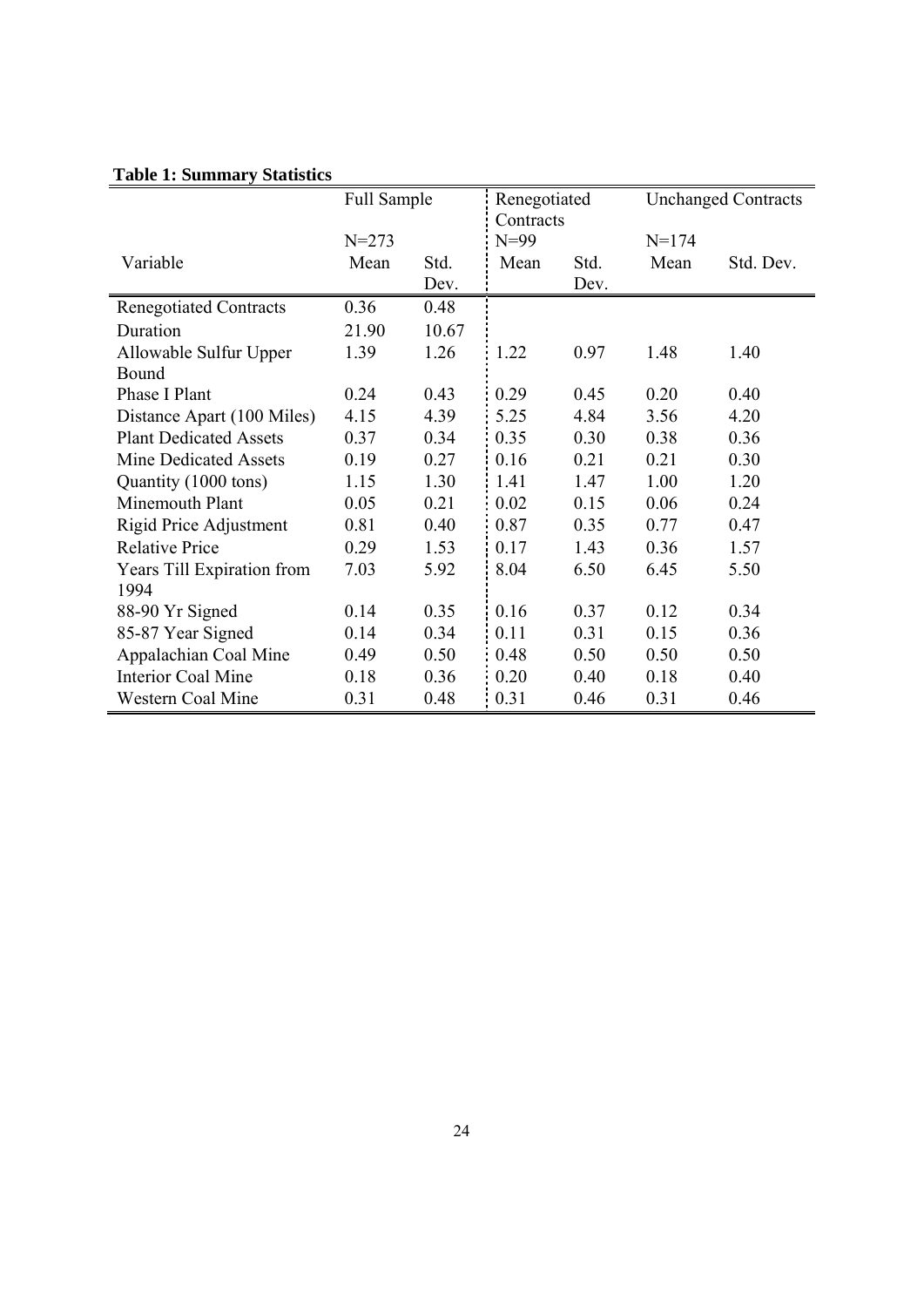## **Table 2: Expected Signs**

| Dependent Variable: Renegotiated 1991-1994 or Not |                          |  |  |  |
|---------------------------------------------------|--------------------------|--|--|--|
| Independent Variable                              | <b>Expected Sign</b>     |  |  |  |
| Allowable Sulfur Upper                            |                          |  |  |  |
| Bound                                             |                          |  |  |  |
| Phase I Plant                                     | $\pm$                    |  |  |  |
| Phase I * Allowable Sulfur                        | $^+$                     |  |  |  |
| Distance Apart (100 Miles)                        | $^{+}$                   |  |  |  |
| <b>Plant Dedicated Assets</b>                     | $^{+}$                   |  |  |  |
| Mine Dedicated Assets                             | $^{+}$                   |  |  |  |
| Minemouth Plant                                   | $^{+}$                   |  |  |  |
| Quantity (1000 tons)                              | $^{+}$                   |  |  |  |
| Rigid Price Adjustment                            | $^{+}$                   |  |  |  |
| <b>Relative Price</b>                             | $\overline{\mathcal{C}}$ |  |  |  |
| Years Till Expiration                             | $^{+}$                   |  |  |  |
| 88-90 Year Signed                                 | $\overline{\mathcal{C}}$ |  |  |  |
| 85-87 Year Signed                                 | $\overline{\phantom{a}}$ |  |  |  |
| Interior Coal Mine                                | $\overline{\mathcal{C}}$ |  |  |  |
| Western Coal Mine                                 | $\gamma$                 |  |  |  |
|                                                   |                          |  |  |  |

 $\frac{1}{?}$  Ambiguous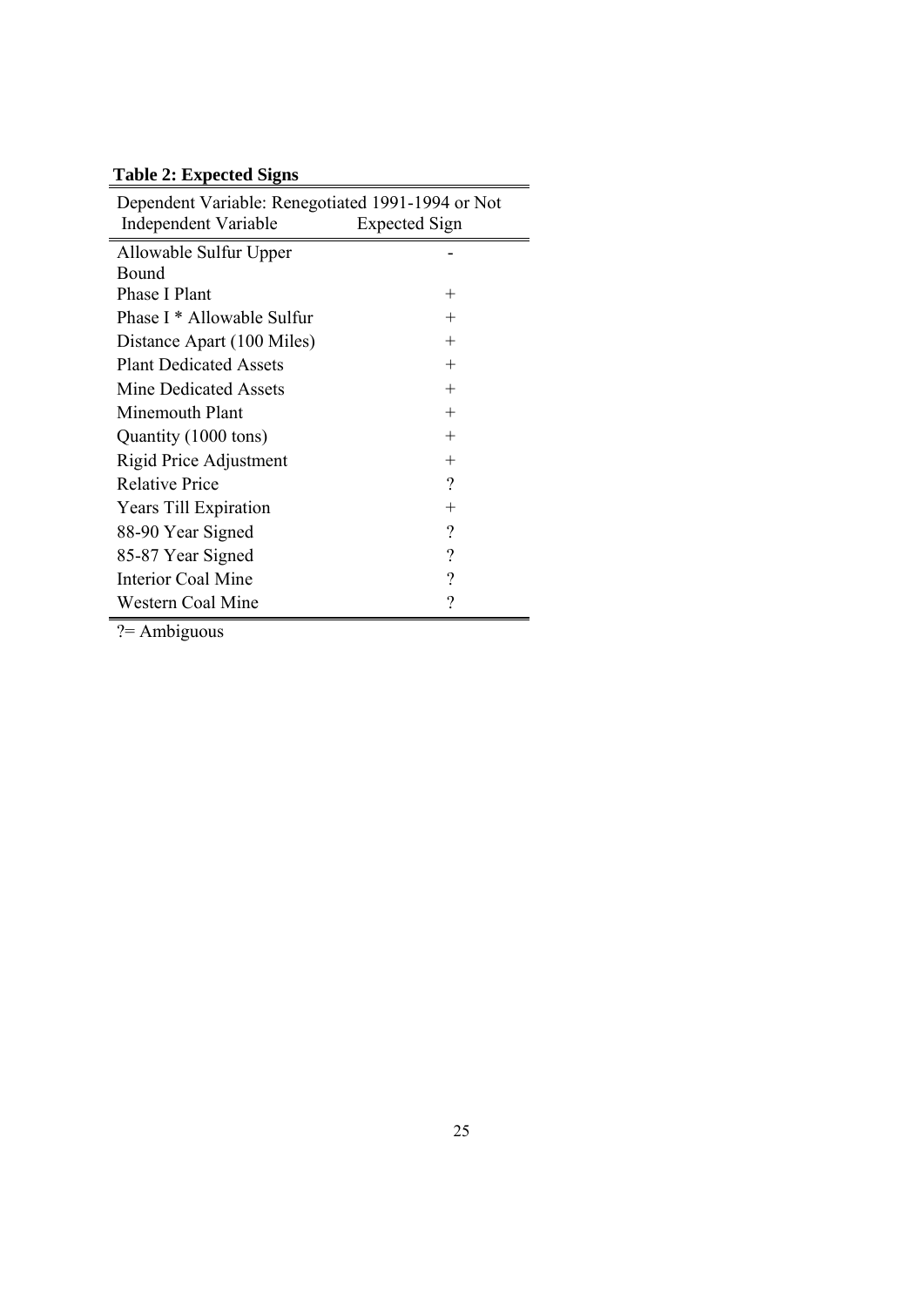| Probit Estimation-Marginal Effects Full Sample            |            |            | <b>Contracts Signed Pre-1988</b> |            |  |
|-----------------------------------------------------------|------------|------------|----------------------------------|------------|--|
| Dependent Variable: Renegotiated between 1991-1994 or Not |            |            |                                  |            |  |
| Variable                                                  | Estimate   | Std. Error | Estimate                         | Std. Error |  |
| Allowable Sulfur Upper Bound                              | $-0.11***$ | 0.04       | $-0.11**$                        | 0.05       |  |
| Phase I Plant                                             | $-0.07$    | 0.13       | 0.06                             | 0.16       |  |
| Phase I * Allowable Sulfur                                | $0.12*$    | 0.07       | $0.15*$                          | 0.08       |  |
| Distance Apart (100 Miles)                                | $0.03***$  | 0.00       | $0.03***$                        | 0.00       |  |
| <b>Plant Dedicated Assets</b>                             | $-0.12$    | 0.12       | $-0.08$                          | 0.12       |  |
| <b>Mine Dedicated Assets</b>                              | $-0.15$    | 0.15       | $-0.06$                          | 0.15       |  |
| Minemouth Plant                                           | $-0.20$    | 0.13       | $-0.23$                          | 0.13       |  |
| Quantity (1000 tons)                                      | $0.05**$   | 0.02       | $0.05*$                          | 0.02       |  |
| <b>Rigid Price Adjustment</b>                             | 0.11       | 0.08       | $0.19**$                         | 0.08       |  |
| <b>Relative Price</b>                                     | $-0.03*$   | 0.02       | $-0.03*$                         | 0.02       |  |
| Years Till Expiration from 1994                           | $0.01**$   | 0.00       | $0.02**$                         | 0.00       |  |
| 88-90 Year Signed                                         | $-0.02$    | 0.08       |                                  |            |  |
| 85-87 Year Signed                                         | $-0.06$    | 0.09       | $-0.06$                          | 0.09       |  |
| <b>Interior Coal Mine</b>                                 | 0.09       | 0.1        | 0.07                             | 0.1        |  |
| Western Coal Mine                                         | $-0.25**$  | 0.08       | $-0.25**$                        | 0.08       |  |
| $\mathbf N$                                               | 273        |            | 229                              |            |  |
| R-Squared                                                 | 0.16       |            | 0.21                             |            |  |

## **Table 3: Determinants of Contract Renegotiation**

 $*$ ,  $**$ ,  $***$  indicate 10%, 5% and 1% statistical significance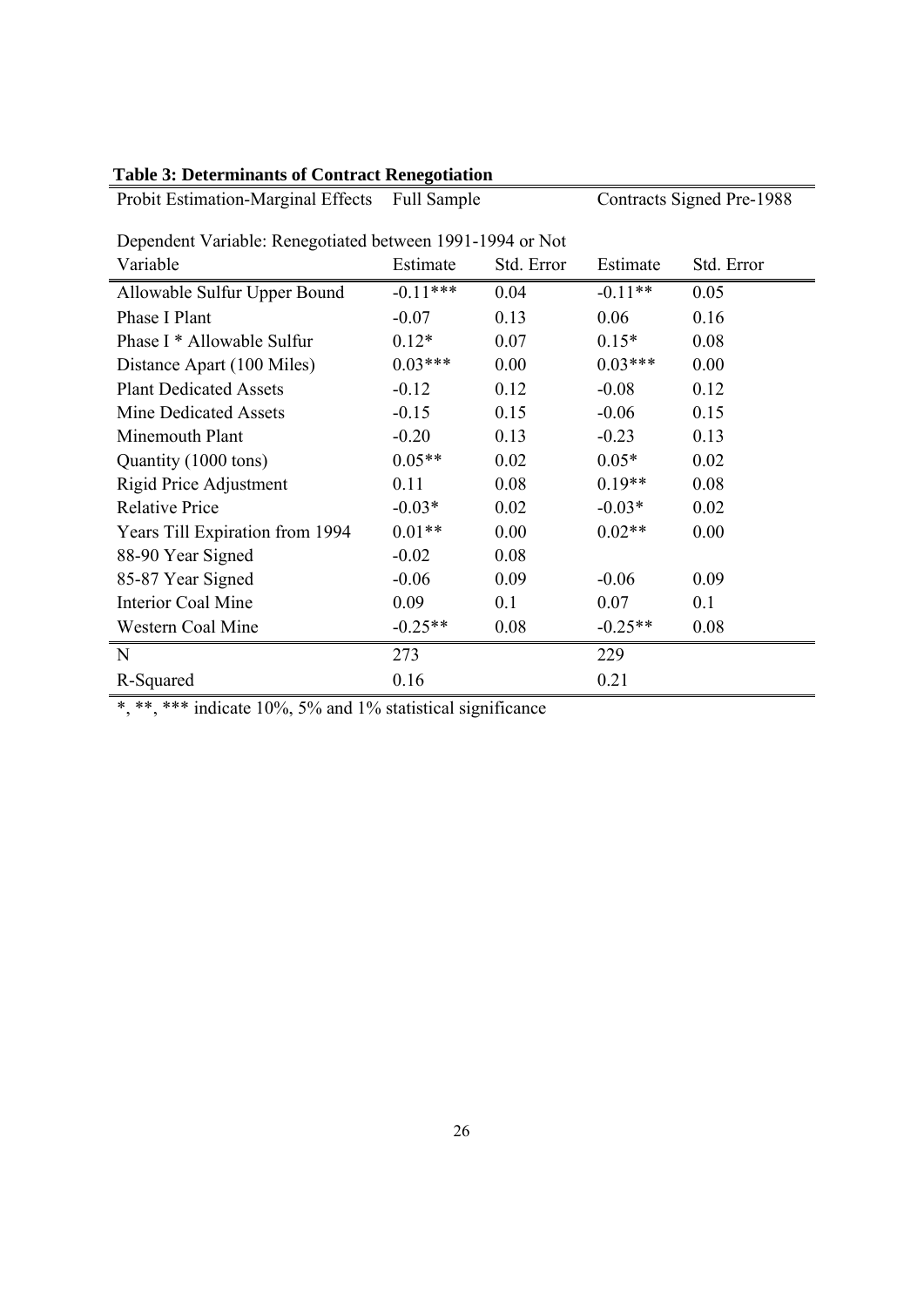| Probit Estimation-Marginal Effects                        | <b>Full Sample</b> |            |  |  |
|-----------------------------------------------------------|--------------------|------------|--|--|
| Dependent Variable: Renegotiated between 1984-1986 or Not |                    |            |  |  |
| Variable                                                  | Estimate           | Std. Error |  |  |
| Allowable Sulfur Upper Bound                              | $-0.06**$          | 0.03       |  |  |
| Phase I Plant                                             | $0.33***$          | 0.06       |  |  |
| Distance Apart (100 Miles)                                | 0.00               | 0.00       |  |  |
| <b>Plant Dedicated Assets</b>                             | $-0.43***$         | 0.13       |  |  |
| <b>Mine Dedicated Assets</b>                              | $0.20*$            | 0.11       |  |  |
| Minemouth Plant                                           | $-0.10$            | 0.14       |  |  |
| Rigid Price Adjustment                                    | $-0.04$            | 0.07       |  |  |
| Quantity (1000 tons)                                      | 0.03               | 0.03       |  |  |
| <b>Relative Price</b>                                     | $-0.01$            | 0.02       |  |  |
| Years Till Expiration from 1986                           | 0.01               | 0.01       |  |  |
| 83-84 Year Signed                                         | 0.12               | 0.11       |  |  |
| Interior Coal Mine                                        | 0.01               | 0.09       |  |  |
| Western Coal Mine                                         | $-0.10$            | 0.10       |  |  |
| N                                                         | 281                |            |  |  |
| R-Squared                                                 | 0.12               |            |  |  |

## **Table 4: Counterfactual Policy Shock Test**

\*, \*\*, \*\*\* indicate 10%, 5% and 1% statistical significance